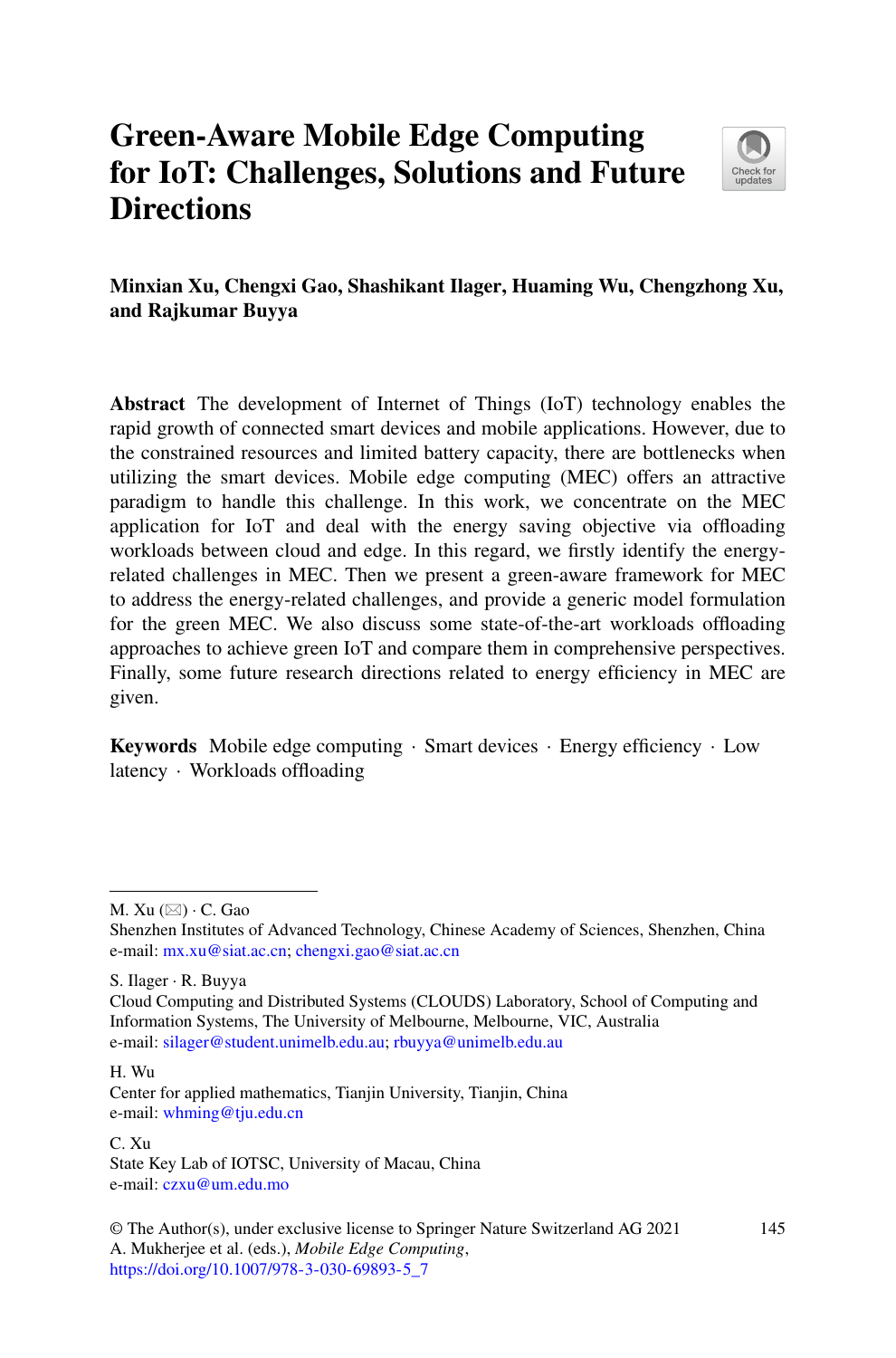# **1 Introduction**

The concept of the IoT has evolved remarkably based on the evolution of wireless communication and mobile technologies [\[1\]](#page-18-0). IoT has been regarded as a global network consisting of connected smart devices, which contributes to the arising and evolving of various novel mobile applications. Furthermore, with fast development, IoT has the potential to promote many more possible applications and scenarios, such as smart cities, smart home, smart health-care, smart agriculture, and so on. However, since IoT devices have the inherent features, including constrained power capacity, low computation capacity, and storage, provisioning limited resources for a great amount of computation-intensive applications on devices is a significant challenge [\[2–](#page-18-1)[5\]](#page-18-2).

To handle the fast increase of mobile applications and ensure the performance of applications on IoT devices, application tasks are offloaded to cloud that gathers adequate computation resources from remote servers [\[6\]](#page-18-3). This motivates the paradigm named mobile cloud computing (MCC) [\[7\]](#page-18-4). In MCC, mobile devices can utilize the computing and storage resources from remote clouds, which can be accessed via a core network. The MCC paradigm can extend battery life, enhance mobile devices' capacity to handle complex tasks, provide larger storage space. However, communication cost and service delay are two significant issues that can undermine the user experience, due to increased load on the core network.

To address the above limitation of MCC, Mobile Edge Computing (MEC) paradigm was proposed that enables efficient execution of applications requiring low latency with constrained energy [\[8\]](#page-18-5). MEC is a type of computing paradigm that enables capabilities of cloud computing to be extended at the edge of network [\[9\]](#page-18-6). However, ensuring low latency as required is still quite challenging, especially when "Internet of Everything" has evolved as a reality based on the recent IoT technologies, and amidst IoT devices are more diverse in their capabilities and requirements. Moreover, energy efficiency has become an extremely important factor in designing MEC solutions as IoT devices have limited energy and battery life. Therefore, without proper coordination among the resource constrained smart IoT devices and offloading necessary tasks to MEC may lead to higher energy costs and latency.

Another way to relieve the energy constraint of MEC enabled IoT system is by utilizing green energy (e.g. solar, wind, etc.) [\[10\]](#page-18-7). Using green energy as the energy sources rather than coal-based brown energy alone can reduce the carbon emission efficiently. Besides, the outdoor IoT devices powered by green energy can also extend their battery life. Enabling the edge servers and IoT devices to be supported by green energy reduces the dependency on coal-based energy sources. There have been some proposed green-aware approaches for MEC enabled IoTs [\[11,](#page-18-8) [12\]](#page-18-9). To some extent, the availability of green energy is intermittent and unpredictable, therefore, it is required to design a hybrid power supply of both green energy and brown energy to fully assure the stability and availability of services.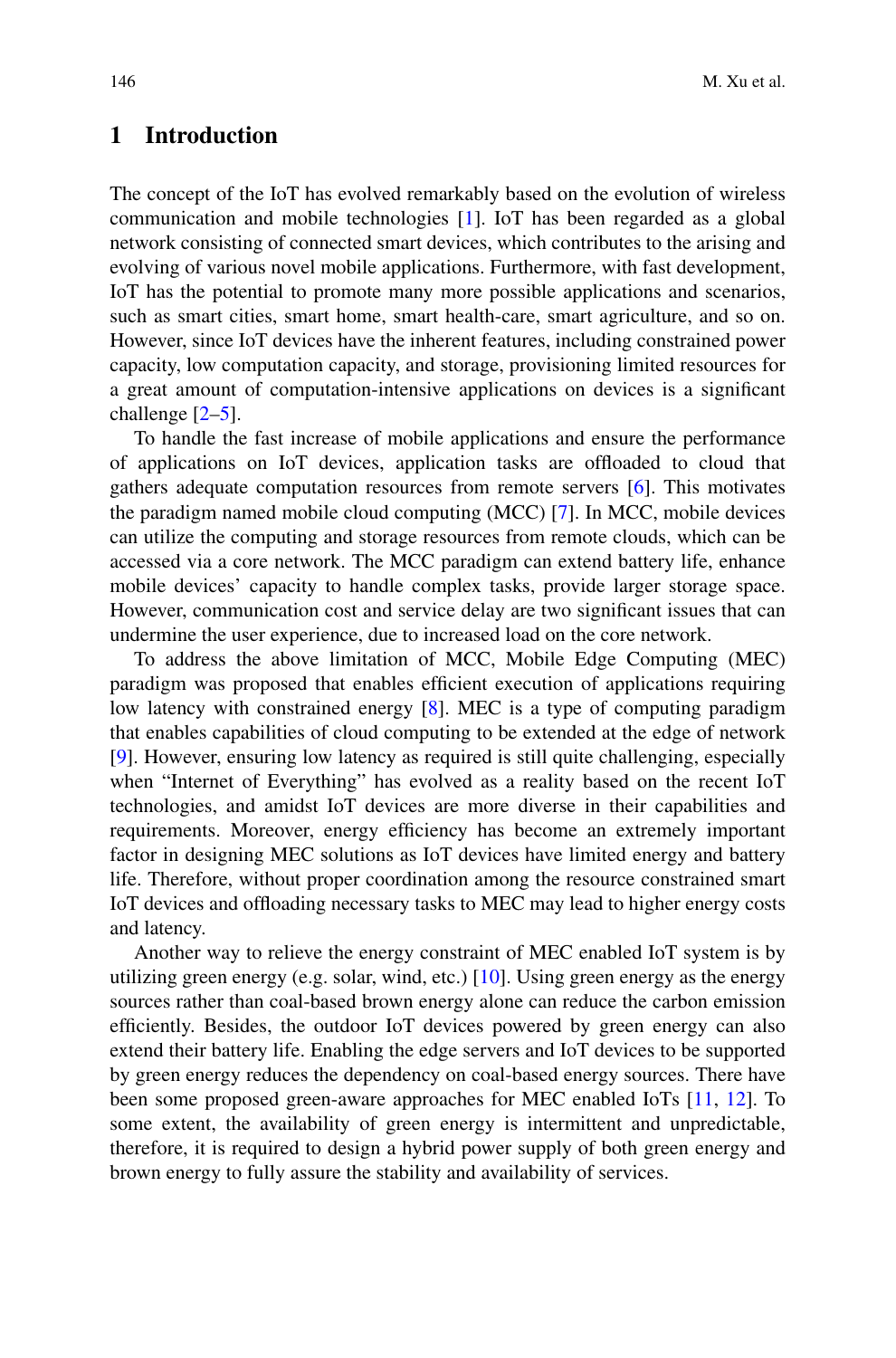# *1.1 MEC Characteristics*

To support the sustainable development of IoT technology, MEC has been applied to many IoT scenarios. The MEC provides the following useful characteristics:

**Proximity** Unlike remote clouds, in MEC, edge servers are deployed at the network edge close to the IoT devices. It can be used to process the key data generated by the IoT devices with shorter processing time as edge servers are generally more powerful than IoT devices.

**Low Delay** Offloading data from IoT devices to edge servers can achieve low delay (e.g. data transmission time, task processing time), improve user experience, and reduce potential core-network congestion. It is also possible to support real-time applications for time-critical emergency IoT applications.

**High Bandwidth** The communications between IoT devices and MEC servers can fully utilize the available bandwidth and gain high transmission rate, which can improve the system performance of MEC-enabled IoT.

**Location and Mobility Awareness** With real-time location data received from IoT devices, the application can estimate the status of the whole system. In addition, in case of mobile devices that move dynamically, tasks can be offloaded to a set of proximal MEC servers. There is a requirement for continuous task offloading service that is seamlessly integrated with platforms.

**Flexible Deployment** MEC is able to host critical missions with IoT applications. These applications can be deployed by the network managers or third-party developers rather than only from cloud service providers.

**Heterogeneous Resource Collaboration** To handle the large number of computing workloads, the services require to utilize resources both from cloud computing and edge computing together. Furthermore, coordinating heterogeneous resources is also required to meet the different requirements of various applications.

Figure [1](#page-3-0) shows the MEC enabled IoT scenario. Based on the above features, MEC has been applied to many areas and consists of different types of IoT applications, e.g. transportation, smart grid, agriculture, and healthcare. These IoT applications along with their IoT devices can be placed at the edge of the network. To be more specific, the edge devices can be deployed at the network gateway, base stations, or local area network, which can connect the IoT devices via 5G or WiFi. As for the cloud resources they work as a central manager and monitor the status of edge devices. They can also act as remote repositories to store the data and perform off-line batch processing tasks.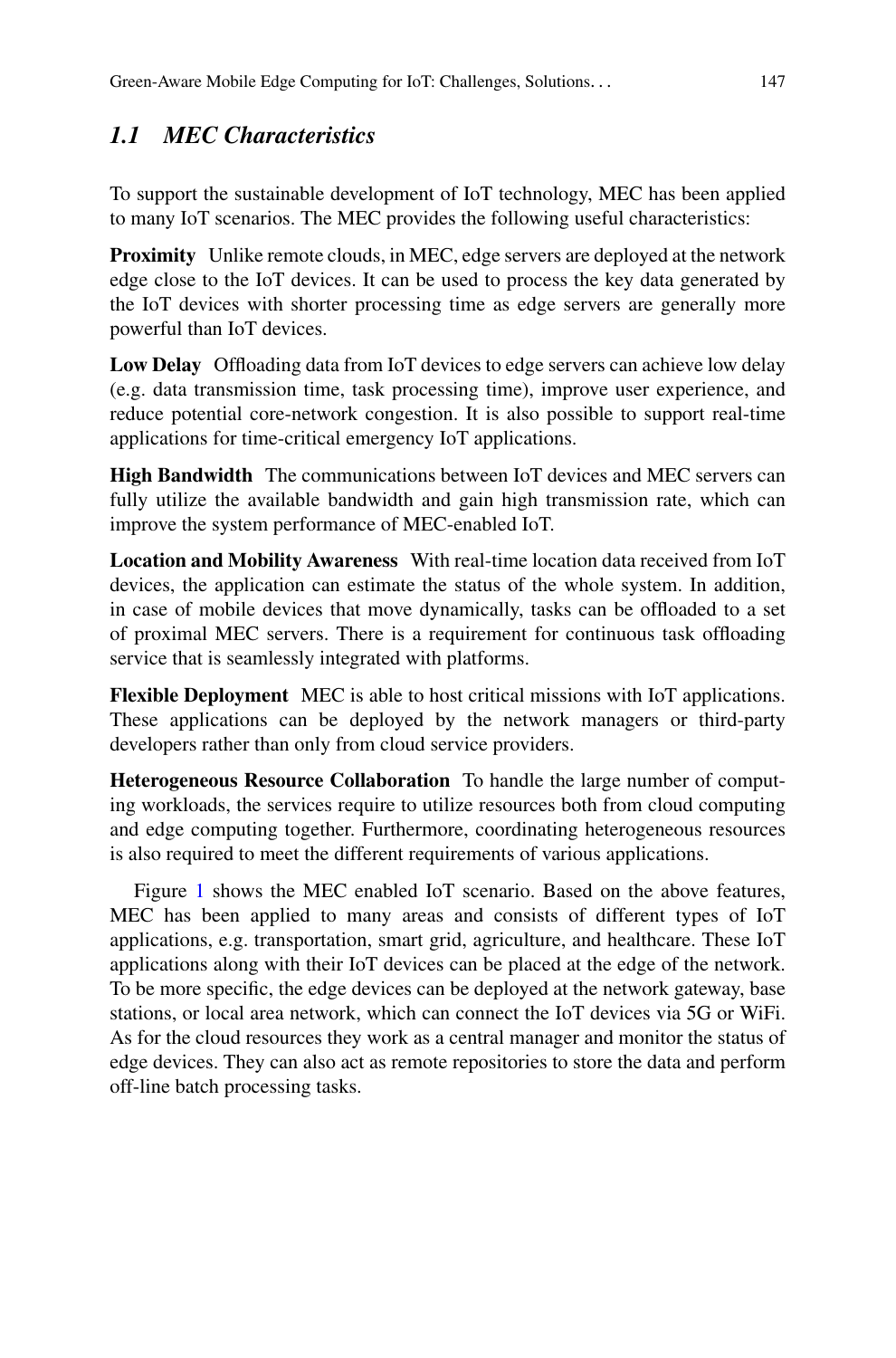

<span id="page-3-0"></span>**Fig. 1** MEC for typical IoT applications

# *1.2 Need for Sustainable IoT Application Management in MEC*

According to the above discussions, an efficient offloading policy is quite important to support the effectiveness of MEC for IoT, as it can adequately allocate resources in an energy-efficient manner while satisfying the latency requirements. To develop efficient offloading policies of MEC enabled IoT, the following challenges should be addressed:

**Heterogeneity of Edge Servers and IoT Devices** Both the mobile devices and edge servers have heterogeneous network, computing and storage resources, which makes the selection of offloading devices a challenge. For instance, some of the edge servers are suitable for processing compute-intensive tasks while some others are with adequate storage resources. When designing offloading policies, the heterogeneity of resources should be considered to take full advantage of resources.

**Offloading Trigger** When to trigger the offloading process should be carefully investigated. Always offloading tasks without context-awareness to edge servers can lead to higher delay, if the communication cost is much higher than the processing cost on edge servers in some particular situations, e.g. network congestion, can lead to degraded performance. Therefore, an efficient trigger mechanism is essential.

**Coordination Costs** The communication cost exists among devices to coordinate tasks, e.g. mobile games. Thus, coordination among devices may consume extra energy and incurs additional latency because of communication overhead. Furthermore, the costs grow exponentially with the increased amount of devices, thus the bottleneck exists when scaling the number of IoT devices to a large scale.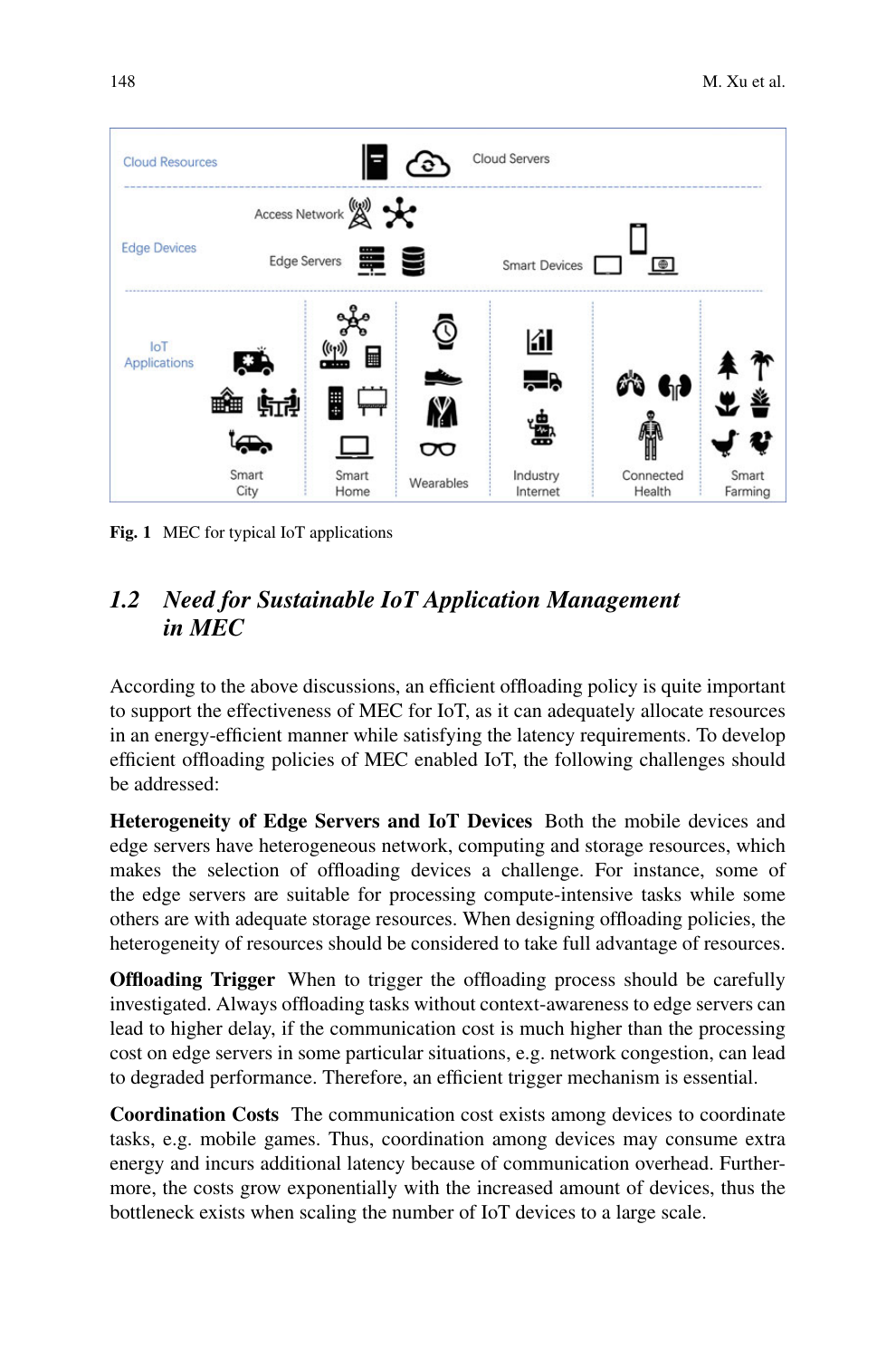**Partial Task Offloading** Apart from full task offloading, tasks can be partitioned into different parts. Thus, how to select the appropriate parts to offload to ensure the latency and energy requirement is another challenge, especially for the cases when there is a data dependency between different parts.

**Security Guarantee** In the IoT network, MEC servers can encounter security attacks like the masquerade attacks. Privacy information can also be revealed in the offloading process. Protecting privacy information while maintaining operational efficiency is a critical challenge.

In summary, when designing efficient workloads offloading policy in MEC enabled IoT, and to address the above challenges, some key research questions should be considered, including:

- When to offload the task to edge servers?
- Partial offloading or full offloading of application tasks?
- Which edge server should be selected to process the offloaded tasks?

In this work, to address the aforementioned challenges, we present a greenaware framework for MEC. We focus on the problem modeling for the workloads offloading in MEC for IoT. In addition, we review some state-of-the-art green-aware offloading approaches.

The main **contributions** of this work are as follows:

- We propose a green-aware framework to support the MEC enabled IoT by taking advantage of green energy to reduce the power consumption and service latency.
- We model the task offloading approach in a general way by considering the local processing model and edge processing model to achieve an energy-efficient and QoS-aware objective.
- We review state-of-the-art green-aware workloads offloading approaches of MEC-enabled IoT to identify the advantages and limitations of current solutions.
- We outline the future research directions in the related area to help the researchers to investigate the future possible trends.

To help the readers to follow the contents easily, the abbreviation notations used in this work are summarized in Table [1.](#page-5-0)

<span id="page-4-0"></span>The rest of this paper is organized as follows: we start by presenting the general green-aware framework for MEC enabled IoT in Sect. [2,](#page-4-0) where we highlight the latest advances and trends in green-aware MEC. In Sect. [3,](#page-6-0) we formulate the general problem modeling and the offloading approaches in green-aware MEC enabled IoT. Then we discuss state-of-the-art green-aware approaches for MEC enabled IoT by identifying their merits and limitations in Sect. [4.](#page-10-0) Afterward, we present a number of future research directions in Sect. [5.](#page-15-0) And final, we conclude the work in Sect. [6.](#page-17-0)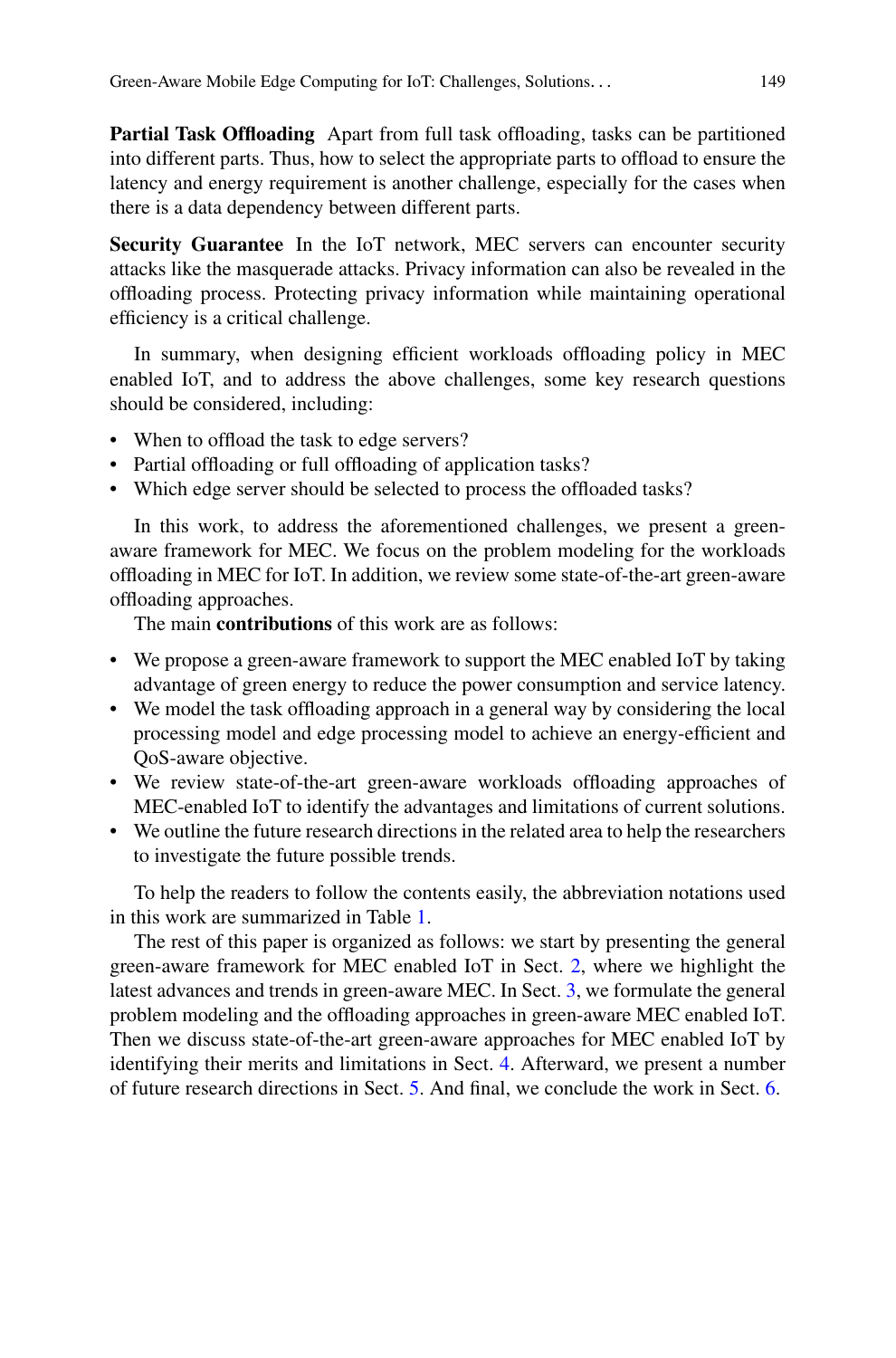| Abbreviations | Meaning                                                                  |
|---------------|--------------------------------------------------------------------------|
| <b>MEC</b>    | Mobile Edge Computing                                                    |
| <b>IoT</b>    | Internet of Things                                                       |
| <b>MCC</b>    | Mobile Cloud Computing                                                   |
| GS-MEC        | Green and Sustainable Mobile Edge Computing approach                     |
| <b>LSTM</b>   | Long Short-Term Memory                                                   |
| <b>LSDON</b>  | Long Short-Term Memory enhanced Deep Q-Network approach                  |
| <b>DON</b>    | Deep O-Network                                                           |
| <b>LETOC</b>  | Lyapunov-based algorithm for online optimization                         |
| GOLL.         | Green Offloading with Low Latency                                        |
| <b>SOMEC</b>  | A Selective Offloading in Mobile Edge Computing approach                 |
| GreenEdge     | Approach leveraging device-to-device communication and energy harvesting |

<span id="page-5-0"></span>**Table 1** Summary of abbreviation notations used in this work

#### **2 Green-Aware Framework for MEC**

Green-aware MEC for IoT aims at reducing energy consumption and communication delay, which plays a crucial role in the IoT paradigm by taking advantage of green energy. In the IoT scenario, it is more important to consider the limited energy capacity of IoT devices. Extending the active time of IoT devices can enhance the lifetime, which makes the task offloading necessary to save the power consumption of IoT devices. The battery status of IoT devices can be obtained in a real-time manner and then reserved in an energy buffer when the IoT devices interact with surroundings. However, it is challenging to achieve the energy efficiency goal via task offloading. In this regard, we propose a framework of green-aware MEC enabled IoT. Figure [2](#page-6-1) shows our proposed framework and detailed components are introduced as follows:

The major components in the framework can be divided into two parts including IoT devices and edge servers. The main components in the IoT devices part are: Energy Manager, QoS Manager, Offloading Scheduler, and Synchronizer.

**Energy Manager** It is responsible for managing the energy usage of IoT devices. Based on energy usage, it can also trigger the offloading operations.

**QoS Manager** It monitors the QoS information of IoT devices and applications, such as communication latency. It also determines the service requirements and anticipated latency for executing the tasks.

**Offloading Scheduler** It decides whether to offload the tasks or not as well as which part of tasks should be offloaded. It also partitions the tasks and selects the target edge server to send the offloaded task.

**Synchronizer** It is responsible for handling the communications and synchronizing the data when offloading the tasks, e.g. full or partial offloading. For instance, some data should be processed locally and the processed data in edge servers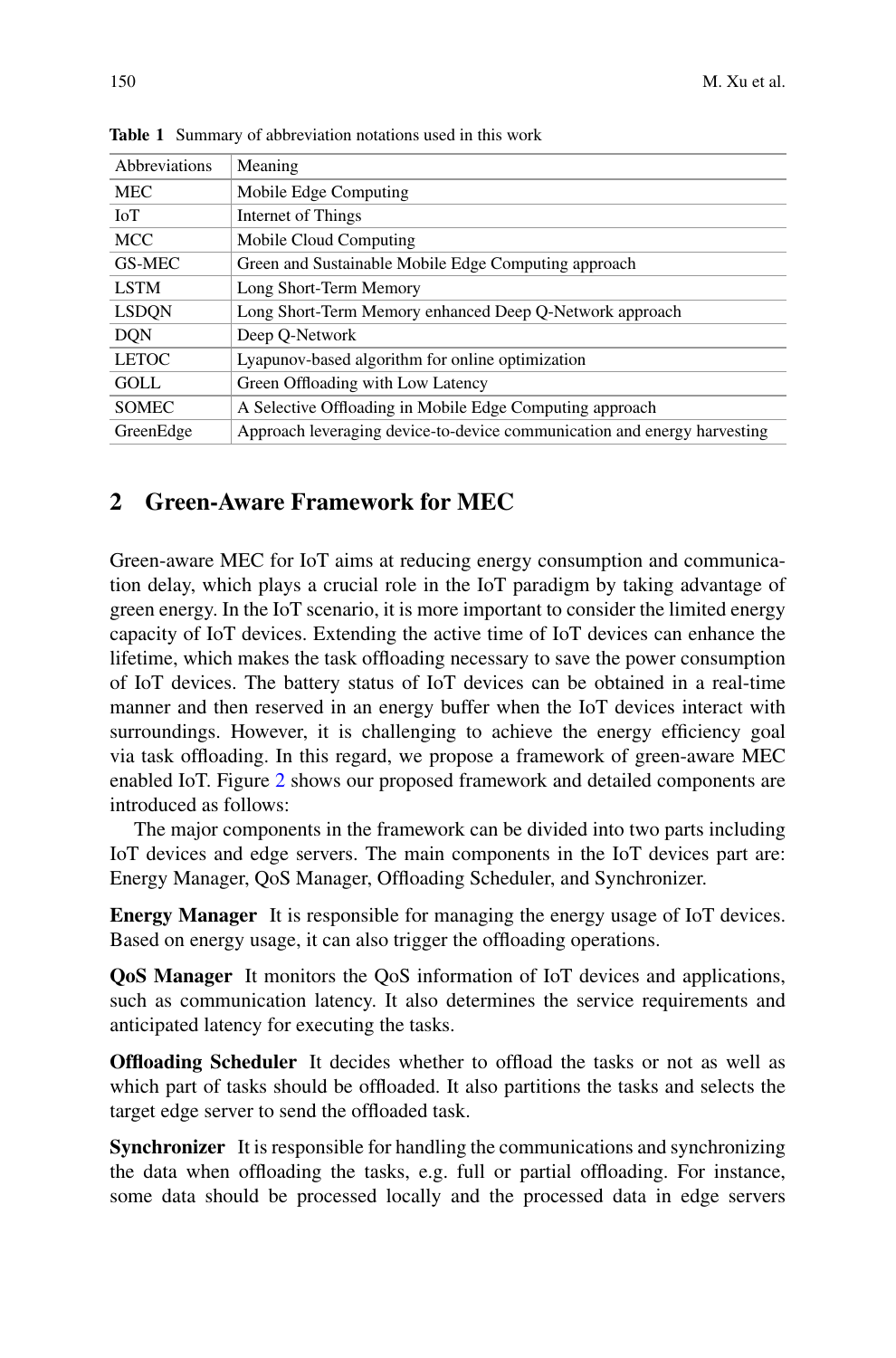

<span id="page-6-1"></span>**Fig. 2** Framework of Green-aware MEC for IoT

should be synchronized when data are sent back. It interacts with the corresponding Synchronizer component in the edge server part, and it also ensures data integrity.

In our proposed framework, the edge servers can be powered by both brown energy and green energy. The green energy is produced via renewable sources, like solar and wind. The major components in edge servers part include System Monitor, Green Energy Manager, Resource Scheduler, and Synchronizer.

**System Monitor** It monitors the status of edge servers, including CPU usage and storage usage. It can also alert the anomaly of the system.

**Green Energy Manager** It controls the green energy usage for edge servers in terms of the availability of green energy to maximize the utilization of green energy. It can also include the green energy prediction module.

**Resource Scheduler** It manages the resources in MEC devices to support the process of offloaded tasks to reduce the processing time by allocating resources to corresponding tasks.

**Synchronizer** it is responsible for synchronizing the data with IoT devices. It receives the tasks and sends the data back to IoT devices and ensures them to be consistent.

# <span id="page-6-0"></span>**3 Problem Modelling: Green-Aware Offloading**

Based on our proposed framework, our target problem of MEC for IoT can be modeled in the following way, which contains the task model, green energy model, local processing model, and edge processing model.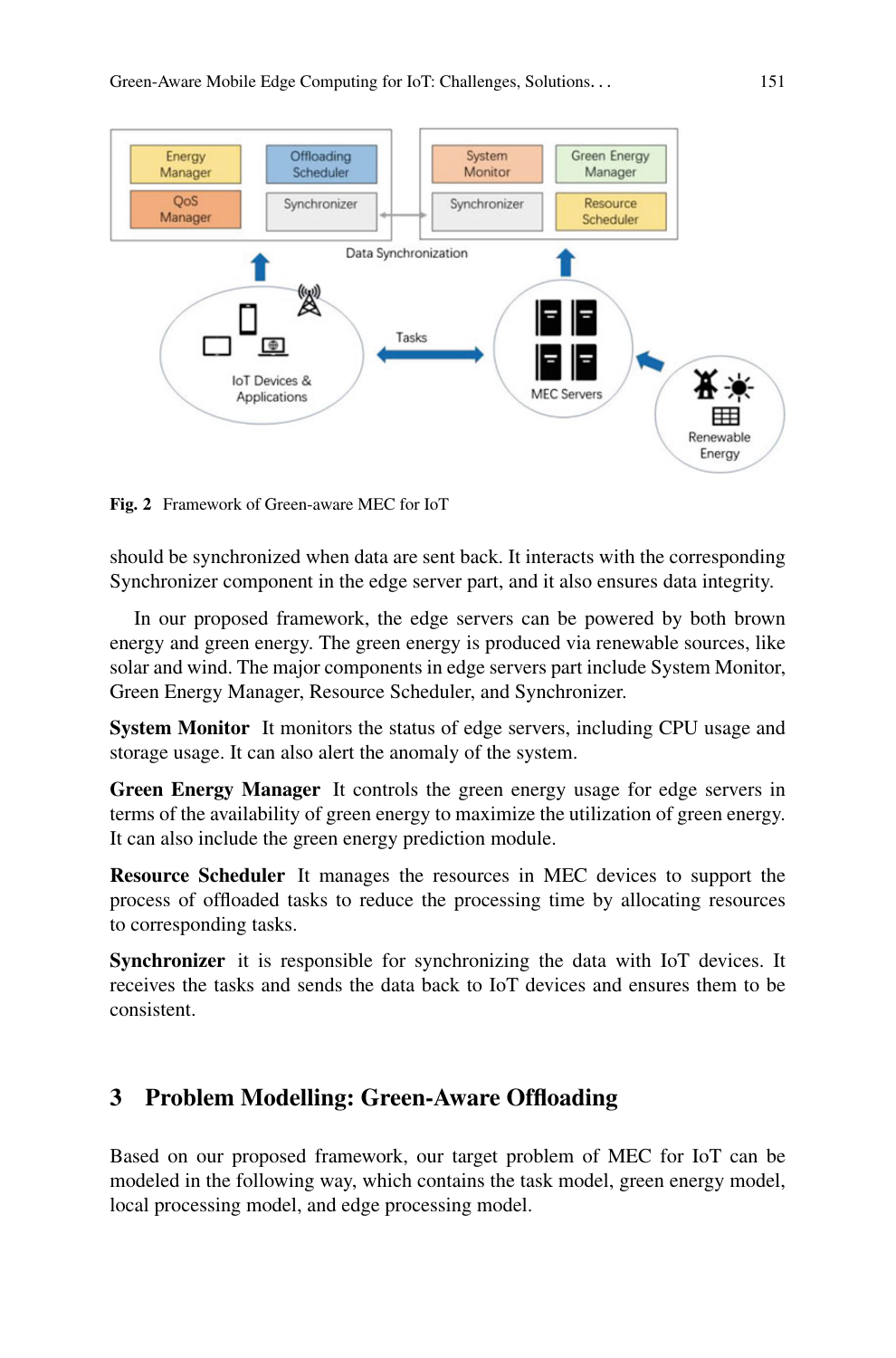# *3.1 Task Model*

In the whole system, we assume that there are *M* edge severs, the processing capacity of the servers can be represented as  $f_k^{max}$ , where  $k = 1, 2, ..., M$ . These edge servers are deployed independently in *M* base stations located in different areas. Considering there are *N* IoT devices and *N*(*t*) active IoT devices in the system at time interval *t* among the whole scheduling period *T*. Each device has a computeintensive task, while can be denoted as  $T_i = \{s_i, c_i, d_i\}$ , where  $i = 1, 2, ..., N$ ,  $s_i$  is denoted as the data amount of the input task,  $c_i$  is the required computation resources, e.g. millions of instructions. *di* is the deadline constraint of this task. For  $T_i$ , it can be consist of three parts:  $x_i^l(t)$ ,  $x_i^e(t)$ , and  $x_i^d(t)$ . The  $x_i^l(t)$ ,  $x_i^e(t)$  denote the percentage (should be a real value between 0 and 1) of tasks processed on IoT devices locally or tasks executed on edge servers respectively. The  $x_i^d(t)$  denotes the admission control by dropping tasks, which is either 0 or 1, representing whether the task is dropped or not. These three parameters should conform to the following constraint:

$$
x_i^l(t) + x_i^e(t) + x_i^d(t) = 1, \forall t \in T, \forall i \in N
$$
 (1)

$$
x_i^l(t), x_i^e(t) \in [0, 1], x_i^d(t) \in \{0, 1\}, \forall t \in T, \forall i \in N
$$
 (2)

#### <span id="page-7-0"></span>*3.2 Green Energy Provisioning Model*

The availability of green energy can vary significantly in different locations with varied weather conditions [\[13\]](#page-18-10). For example, in some locations with the summer time, the solar power is adequate, while in some other places with the winter time, the wind can be the main green energy sources. In addition, the availability is heavily dependent on the weather conditions, therefore, can vary significantly in different time zones. In our model, the green energy has a higher priority to be used, which means the green energy will be used firstly until it lasts and the coal-based brown energy will be used as the complementary.

We consider that the edge servers are powered by both brown energy and green energy. At time interval *t*, the amount of green energy is  $R_k(t)$ , which is tightly coupled with the available amount of renewable energy, for instance, the solar power is 0 at night while it can reach the peak at noontime in a sunny day. And *k* denotes the location that offers green energy. To make the system extensible, we also consider that there is a set of cloud servers behind edge servers as backups.

#### *3.3 Local Processing Model*

In the local processing model, the tasks are processed locally, thus  $x_i^l(t) = 1$ ,  $x_i^e(t) = 0$  and  $x_i^d(t) = 0$ . Assuming the local IoT device processing capacity is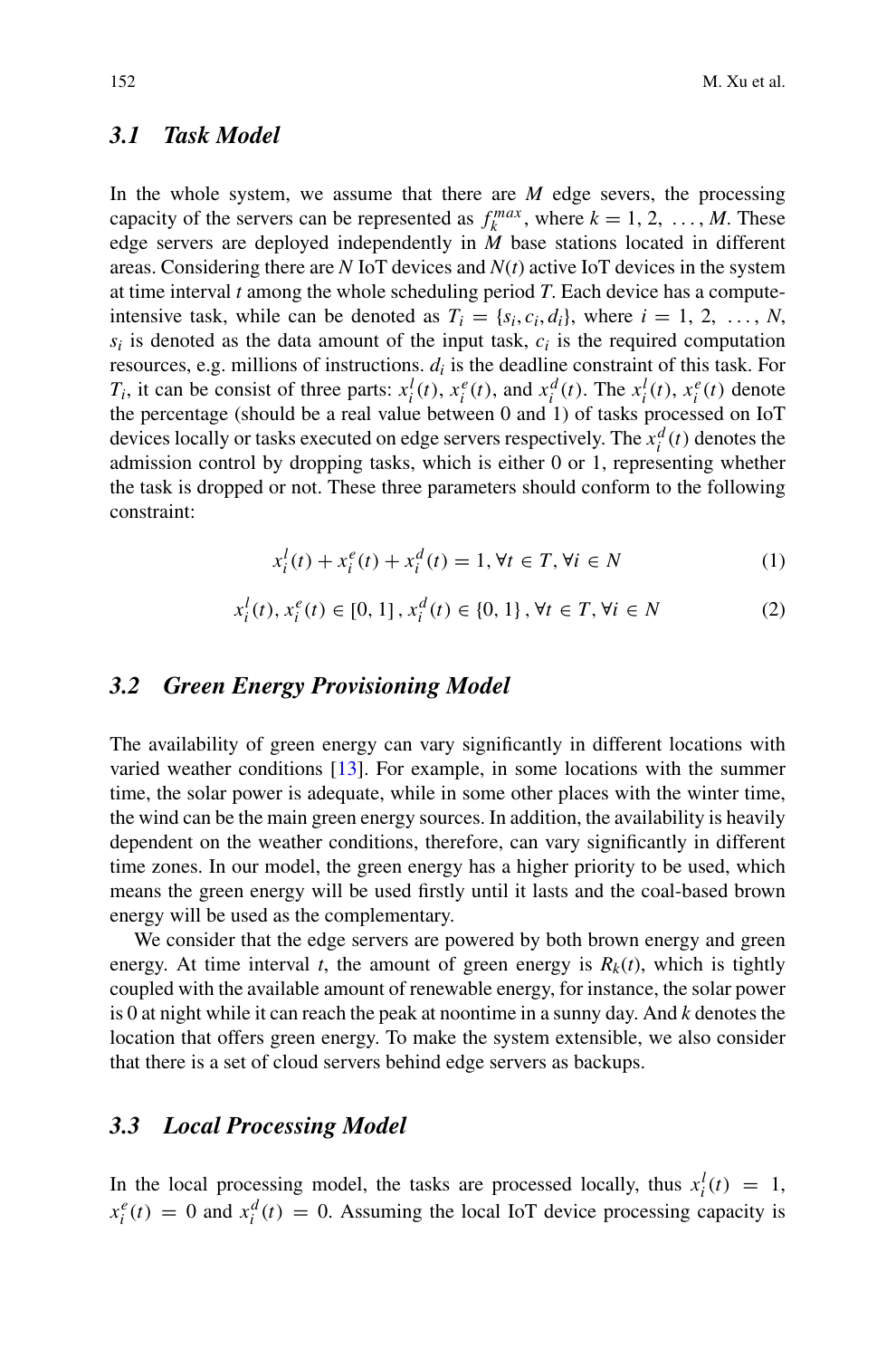$f_i(t)$  at time interval *t*, which is constrained by the maximum processing capacity  $f_i^{max}$  as  $f_i(t) \leq f_i^{max}$ . Then the task processing delay  $D_i$  for executing  $T_i$  is as follows:

$$
D_i = \frac{c_i}{f_i(t)}, \ \forall t \in T, \forall i \in N
$$
\n(3)

Let  $P_i^l(t)$  represent the energy consumption of processing the tasks locally. Derived from [\[14\]](#page-18-11), the energy consumed for the task by local processing can be expressed as:

$$
P_i^l(t) = k \bullet (f_i(t))^2 \bullet D_i, \ \forall t \in T
$$
 (4)

where *k* is the energy factor depends on the hardware architecture.

#### *3.4 Edge Processing Model*

In contrast to the local processing choice if the task  $T_i$  is offloaded to edge server  $k$ , the total processing time will be constituted with 3 parts, including the running time for device to access edge server  $k$ , the task communication time and the processing time. In this way,  $x_i^l(t) = 0$ ,  $x_i^e(t) = 1$  and  $x_i^d(t) = 0$ . Therefore, the time delay  $D_{i,k}$  of processing the task  $T_i$  on the edge server *k* can be represented as:

$$
D_{i,k} = \frac{d_i}{r_k} + \frac{c_j}{f_{i,k}(t)} + C_k
$$
 (5)

where  $r_k$  is the device transmission rate to access base station  $k$ , based on Shannon-Hartley formula, the transmission rate from the IoT device to edge server can be calculated as  $r_k = w \log_2 \left( 1 + \frac{s \cdot \phi(p)}{\sigma} \right)$ , where *w* and *σ* are the channel bandwidth and noise power, *s* is the transmission power of IoT device, and  $p(t)$  is the channel gain from the device to the server.  $f_{i,k}(t)$  is amount of the communication resources allocated by MEC server *k* at time interval *t* for offloading  $T_i$ .  $C_k$  is the running time for device to connect the MEC server *k*, which can be a value in a range, e.g. 5–50 ms.

Let  $P_i^e(t)$  denote the power consumption of executing the tasks on the edge servers. Therefore, the energy used for processing the tasks on the edge servers can be represented as:

$$
P_i^e(t) = p_i \bullet D_{i,k}, \quad \forall t \in T \tag{6}
$$

where  $p_i$  is the transmission power scheduled for IoT device  $i$ .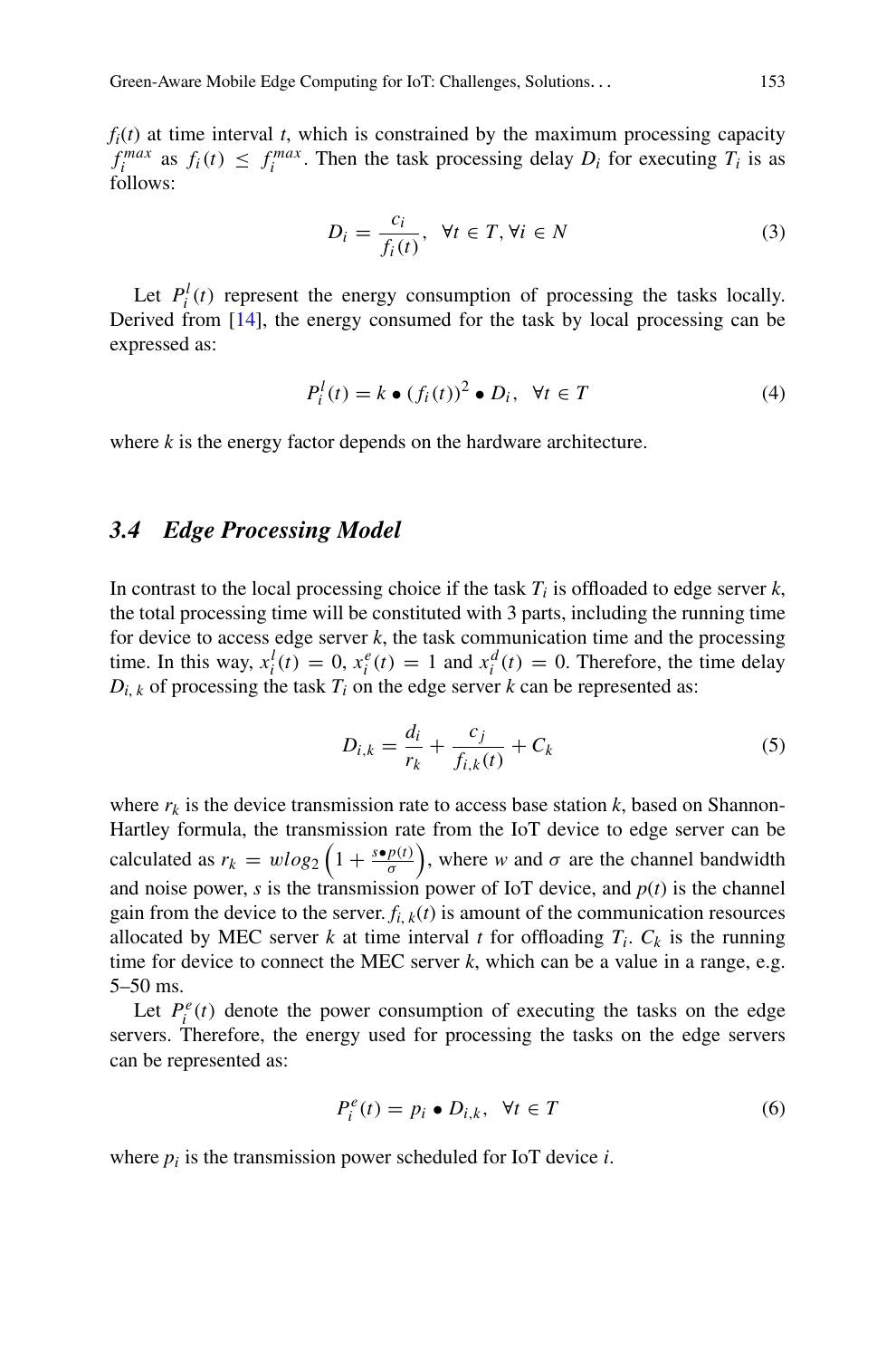## *3.5 Optimal Green-Aware Offloading*

Let us denote  $R_i$  as the reward of device *i* gains by offloading the task  $T_i$  to the MEC server  $k$ . The  $R_i$  is correlated with the delay reduction and energy consumption improvement. We assume that the scheduler in IoT devices can make efficient decisions, thus the system can maximize their reward by selecting the offloading choices.

$$
\max_{T_{i,k}, f_{i,k}} R_i = \sum_{k=1}^{M} T_{i,k} \left( \lambda \left( D_{i,0} - D_{i,k} \right) + \epsilon \left( P_{i,0} - P_{i,k} \right) \right) \tag{7}
$$

$$
s.t. \sum_{k=1}^{M} T_{i,k} \bullet D_{i,k} \le d_i \tag{8}
$$

$$
\sum_{k=1}^{M} T_{i,k} f_{i,k} \le f_k + f_k^b \tag{9}
$$

$$
constraints (1), (2) \tag{10}
$$

where  $D_{i,0}$  and  $P_{i,0}$  are the time and energy consumption to locally process the task on IoT devices.  $P_{i,k}$  is the energy cost for offloading task  $T_i$  to MEC server  $k$ . The *λ* and *ε* are coefficients. The  $f_k^b$  represents the computing resource used from the backup server MEC server *k*. Some system constraints should also comply like the maximum green energy usage should be more than the capacity of green equipment. The offloaded tasks should not surpass the maximum allowed tasks. The choices are two-folded: offloaded or not. The CPU utilization of offloaded tasks should not be more than the maximum resource utilization.

Once the tasks are offloaded, MEC servers optimize their resource usage by taking advantage of green energy. Since renewable energy availability heavily dependent on the many factors related to weather, using green energy is one of the motivated policies of the MEC servers. Therefore, for the offloading process, in the non-cooperative game between the MEC servers, the possible decisions of server *k* can be denoted as  $(x_k, f_k^b)$ . For edge server *k*, then the optimization problem is formulated as:

$$
\max_{x_i, f_k^b} R_k^s = x_k \sum_{i=1}^N f_{i,k} - \beta_k \bullet \min\left(\sum_{i=1}^N f_{i,k}, f_k^{max}\right) - y \bullet f_k^b \tag{11}
$$

$$
s.t. x_k, f_k^b \ge 0 \tag{12}
$$

where  $\beta_k$  is the changing rate/transformation rate of green energy at location *k* that can be computed based on the green energy model in Sect. [3.2,](#page-7-0) and *y* is the ratio of resources bought from backup servers.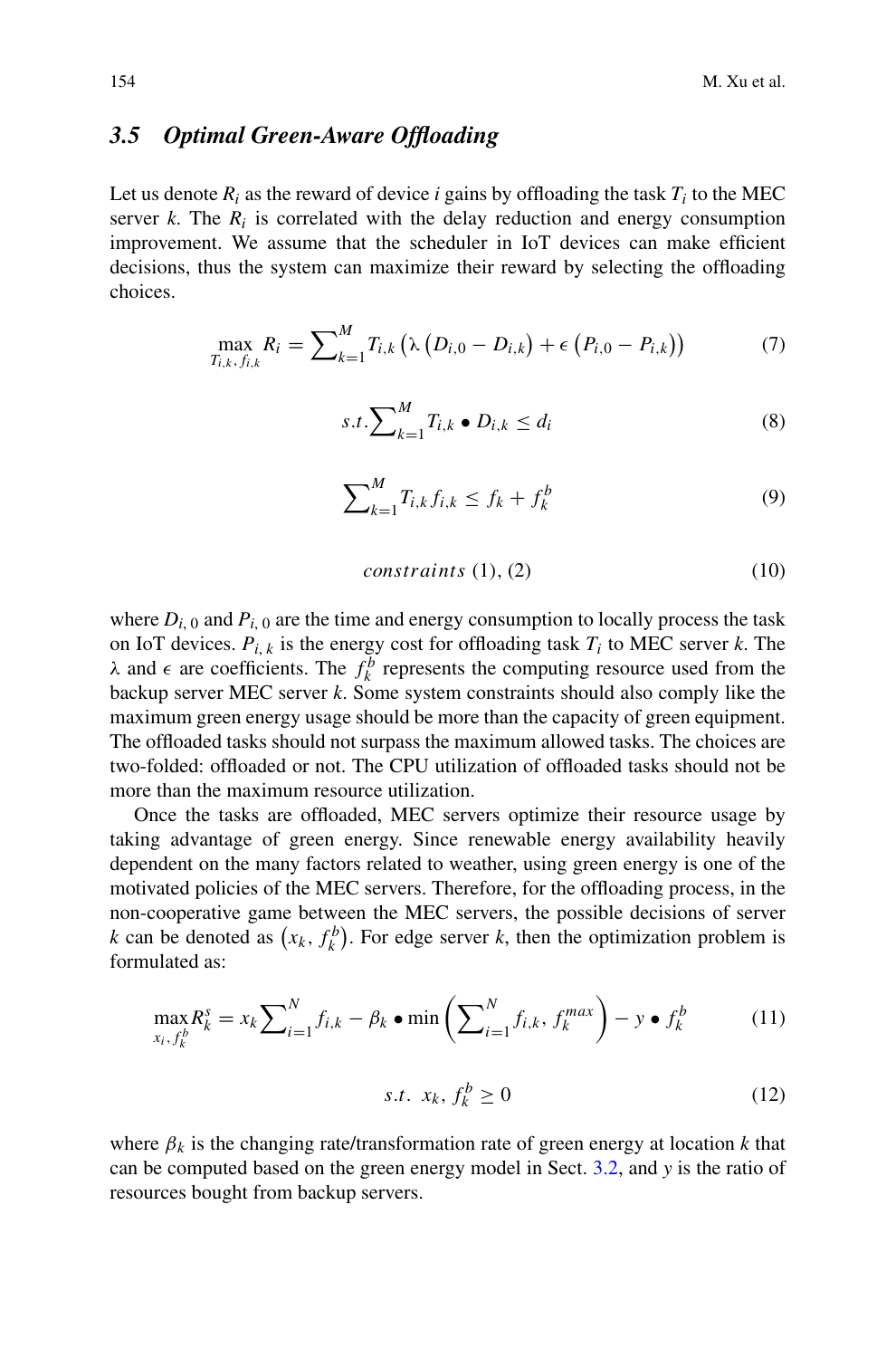Since the computation capacity of each MEC server is limited, there is competition among offloaded tasks to utilize the resources, which makes the decisions to be a non-cooperative game. The task offloading process among devices is a concave multiple-player game, thus a Nash equilibrium can exist [\[15\]](#page-18-12). As the reward function  $R_k^s$  continues in terms of  $x_k$  and  $f_k^b$ , it can be easily solved by integer programming, Lyapunov optimization, game theory, or other approaches.

**Scalability Discussion** The scalability of the proposed work depends on the methods that solve the above problem. For example, Lyapunov optimization based algorithms can be more time-consuming than heuristic algorithms when the number of devices in the system increases largely, while Lyapunov optimization based algorithms can achieve better optimized results. Therefore, there are trade-offs between the performance and scalability that can be determined by the service providers according to their focus.

#### <span id="page-10-0"></span>**4 State-of-the-Art Offloading Approaches**

In the following, we provide an overview of existing approaches to green-aware MEC enabled IoT to identify their advantages and limitations. We also present a comparison among the investigated approaches from multiple perspectives. Although there are numerous research works addressing offloading in MEC, we focus on essential works that directly address the green-aware offloading problem.

#### *4.1 GS-MEC*

Green and Sustainable Mobile Edge Computing (GS-MEC) [\[11\]](#page-18-8) is a framework to support IoT devices to be self-powered by taking advantage of green energy for the IoT scenario. Its optimization objective is to improve energy efficiency and system sustainability. Compare with the traditional communication framework for the Cloud enabled IoT environment, GS-MEC adopts a parallel offloading strategy in MEC. GS-MEC considers packet losses to ensure the reliability of the framework. Energy Harvesting Technologies are applied to take full usage of green energy supporting the IoT system in a smart home, which is equipped with a set of IoT devices. To power the devices with green energy, the IoT devices are consist of energy-harvesting components that can convert green energy into electrical energy. Based on the models including computing model, energy model, task cost, the optimization problem is formulated as a minimization problem of latency and maximization task admission rate under the constraint of energy. An offloading algorithm based on Lyapunov optimization [\[16\]](#page-18-13) is also proposed in GS-MEC to solve the optimization problem. Lyapunov optimization is used to decompose the formulated problem into subproblems that can be solved easier and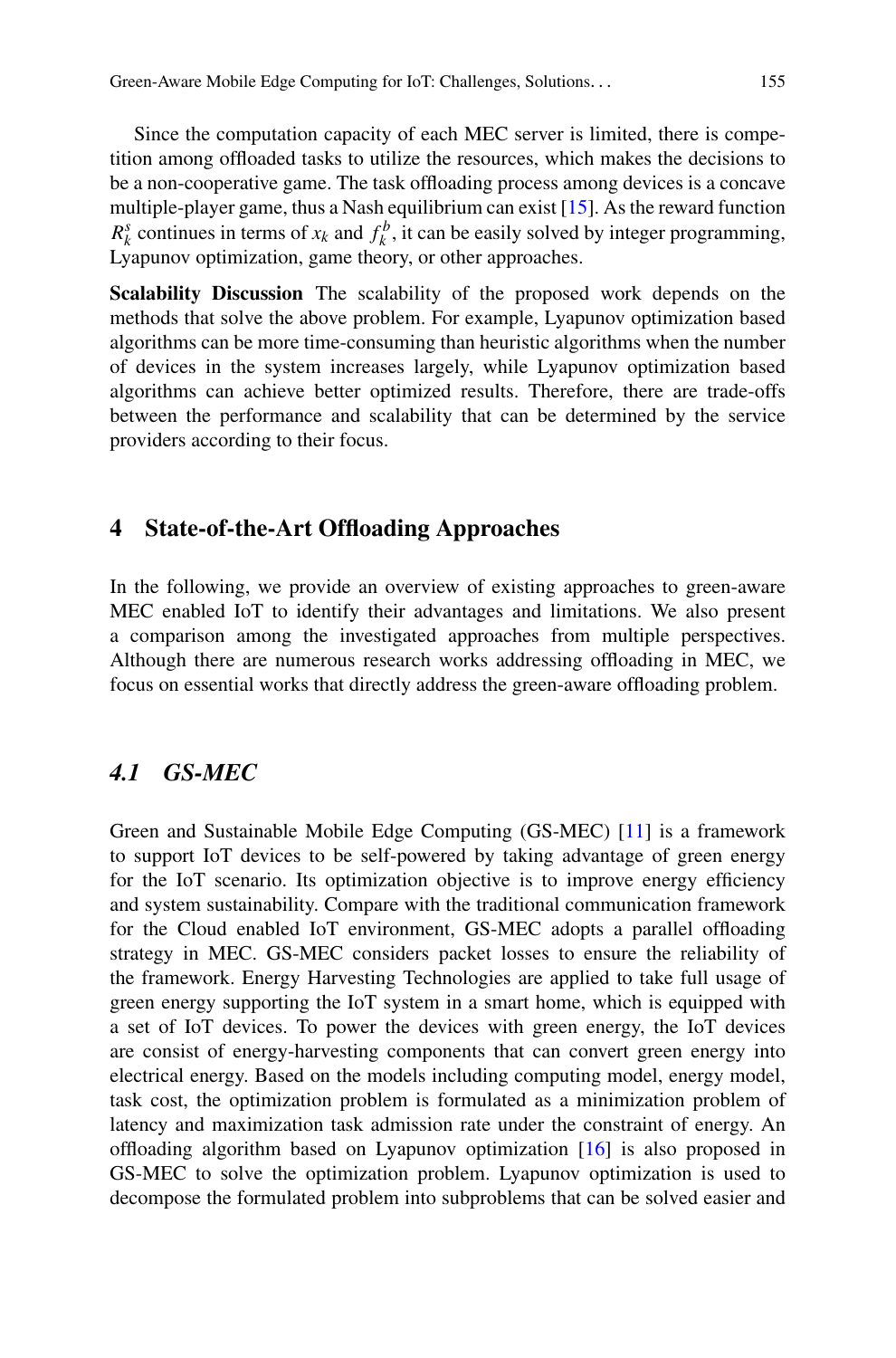apply the variable substitution optimization technique to decompose variables. In the proposed algorithm, the energy consumption of IoT devices, transmission power, CPU frequency of IoT devices, and the offloading decision would be obtained in each time interval. And it can offer sufficient power for IoT devices by controlling both the CPU frequencies and transmission power by managing energy.

Both theoretic analysis and simulation results have demonstrated the proposed approach can reduce latency efficiently. The advantage of the framework is that it considers the parallel offloading. However, the proposed algorithm is only compared with some simple baselines.

#### *4.2 LSDQN*

LSDQN [\[12\]](#page-18-9) is an approach based on Long Short-Term Memory (LSTM) enhanced Deep Q-Network for dynamic task management problem in MEC. Its objective is to improve the average uplink transmission rate while reducing the power consumption of the IoT network. LSDQN considers that IoT devices can be supported by the power from a rechargeable battery via harvesting energy from the nearby environment. In the proposed approach, LSTM is applied to estimate the battery status to provide information for IoT devices to make access control based on Deep Q-Network (DQN). LSTM is a widely used network structure of recurrent neural networks to solve the gradient disappearance problem via storing historical information in memory, and DQN is a machine learning method that can learn the optimal policy as per optimization function. To achieve the objective, the uplink rate and energy optimization problem is modelled as a Markov decision process without the knowledge of system dynamics. A MEC access control management policy is also proposed. In the policy, the dynamics of energy and network status are considered to support the decision for the tasks about which MEC server to offload the tasks to. The proposed approach can be applied to the scenario with limited information about future energy supply by taking advantage of LSTM to reduce the prediction loss. In each time interval, the IoT device chooses the most suitable MEC server to transfer data based on the device state and battery status. A software-defined network manager is also applied to capture all the system status. Experiments based on simulations have demonstrated the effectiveness of the proposed approach.

## <span id="page-11-0"></span>*4.3 LETOC*

LETOC [\[17\]](#page-18-14) is a Lyapunov-based algorithm for online optimization on energy cost and time to address the energy-aware computation offloading in MEC for IoT. The objective of LETOC is to minimize the long-term cost of system while ensuring the user experience in terms of quality of service. LETOC is a near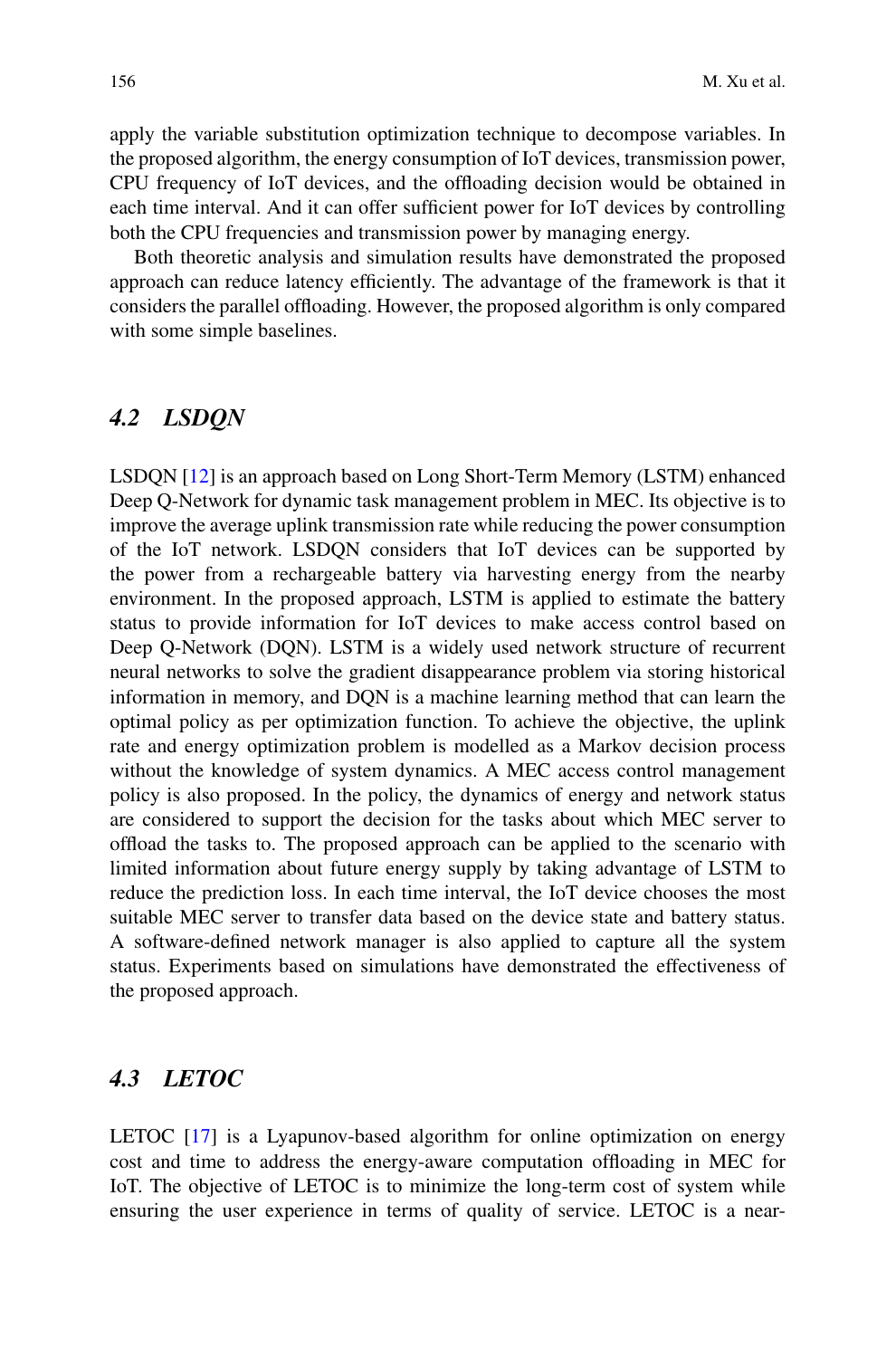optimal policy for deciding control actions on application offloading by balancing the trade-offs between cost and response time. It also considers taking advantage of green energy, thus reducing the usage of brown energy. LETOC incorporates green energy sources to ensure the IoT devices are running well and manages energyefficient data offloading. The optimization problem is converted into a constrained stochastic optimization problem and then solved based on Lyapunov optimization. LETOC can distribute incoming tasks to the corresponding servers without prior knowledge of user and system status. LETOC also takes into account the cost related to fees paid for grid power. A discrete time-model is considered in the scheduling process. Optimality analysis is also provided for LETOC, which proves the proposed approach can achieve the average response to be close to the theoretical optimum. Simulation evaluations have validated the performance of the proposed approach, which achieves better performance than the baselines.

#### *4.4 GreenEdge*

GreenEdge [\[18\]](#page-18-15) is an approach leveraging device-to-device communication and energy harvesting techniques to support task execution in a sustainable and collaborative manner. Device to device communication is defined as the direct communication between two wireless devices in proximity by passing information through the base station. GreenEdge aims to reduce the power demand of IoT devices via offloading more workloads to devices that support energy harvesting, especially for the situation when IoT devices have insufficient energy supply. Tasks in GreenEdge can be executed in three ways: local execution, device to device offloaded execution, and edge offloaded execution. The discrete time-slotted model is adopted to capture the system dynamics like in Sect. [4.3.](#page-11-0) According to current task characteristics and renewable energy availability, in each time interval, the resource scheduler in GreenEdge dynamically optimizes the execution mode for each task to optimize the energy efficiency of edge devices. The optimization problem is formulated as a minimizing problem of the long-term brown energy usage by managing the rechargeable battery usage at each time interval. Then the optimization problem is solved by the Lyapunov-based online optimization framework. The optimization can also make trade-offs between brown energy and battery energy usage. The proposed approach has shown the possibility to be applied to some IoT applications, e.g. smart street lighting and smart bike-sharing.

#### *4.5 GOLL*

Green Offloading with Low Latency (GOLL) [\[19\]](#page-18-16) is a mobility-aware and layered MEC framework to support low-latency and green IoT. It aims to exploit MEC for mobile devices to support multiple layer computing resources to be shared among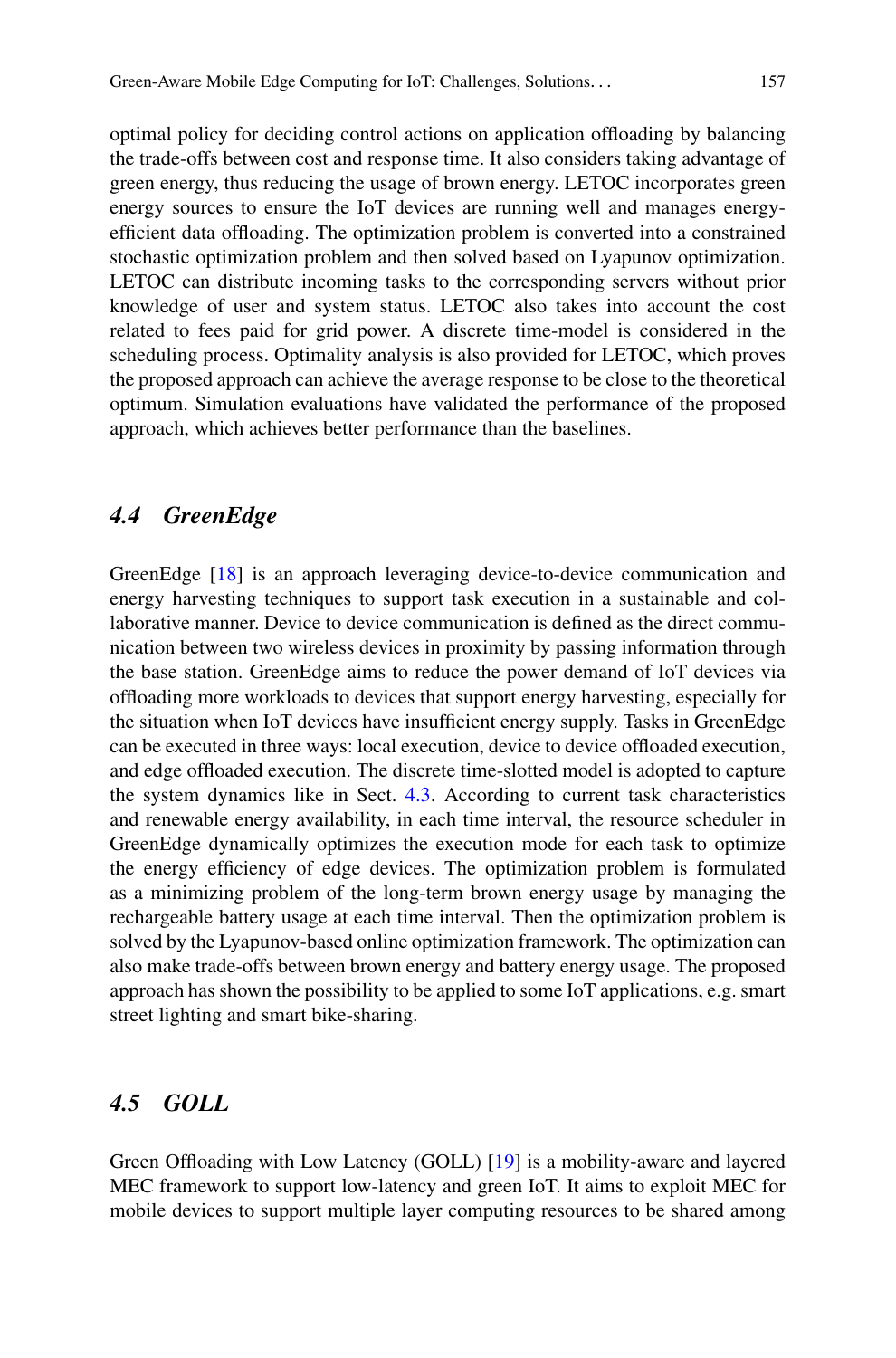edge servers. During the task offloading process, the task offloading policy selected by the smart devices is determined based on the computing price of edge servers. GOLL considers that edge servers can be indirectly connected according to their offered resource prices during the service bidding process, in which the edge server with the lowest resource price can be offloaded with tasks. Therefore, the price is considered as the link to two non-cooperative games among the smart devices and MEC servers. In this work, a Stackelberg game [\[20\]](#page-19-0) is also applied to handle the offloading problem in the proposed framework, which is a solution for the optimal offloading problem. In the proposed framework, the utilization of MEC servers can be improved while the energy consumption and service latency can be reduced. An iterative-based heuristic algorithm is utilized to achieve the corresponding results. In each iteration, the smart device can respond as per the prices announced by edge servers, and the edge servers can make the optimal decision according to the obtained response of the devices. When the strategy is not updating anymore, the iteration process stops. The efficiency of the proposed schemes is validated through numerical results, which shows better performance than baselines.

#### *4.6 SOMEC*

A selective offloading in mobile edge computing (SOMEC) is proposed in [\[21\]](#page-19-1) for green Internet of Things, which is included in a lightweight framework to deal with the scalability problem. The approach does not need the coordination among devices and can operate at the IoT device and edge servers separately by integrating latency constraints in requests. The objective of the SOMEC is minimizing the power consumption of devices. The communication overheads can also be reduced by device self-nomination for tasks processing or self-denial for tasks. The proposed framework is lightweight concerning communication overheads. The devices can independently send offloading requests and the servers can make decisions on whether to admit requests or not. The working process of the proposed framework mainly contains three steps. Firstly, each mobile device will dispatch an offloading request to the selected edge server including the resource and QoS requirements. Thereafter, servers receive the offloading requests, and they would only admit some of the selected users or workloads for offloading. In this step, the corresponding resources should be allocated to meet the requirements. Finally, the mobile devices can offload the tasks based on the admission results.

## *4.7 Discussions of the Investigated Work*

To compare the differences among the investigated papers, we compare these works from multiple perspectives as shown in Table [2.](#page-14-0) The different perspectives include: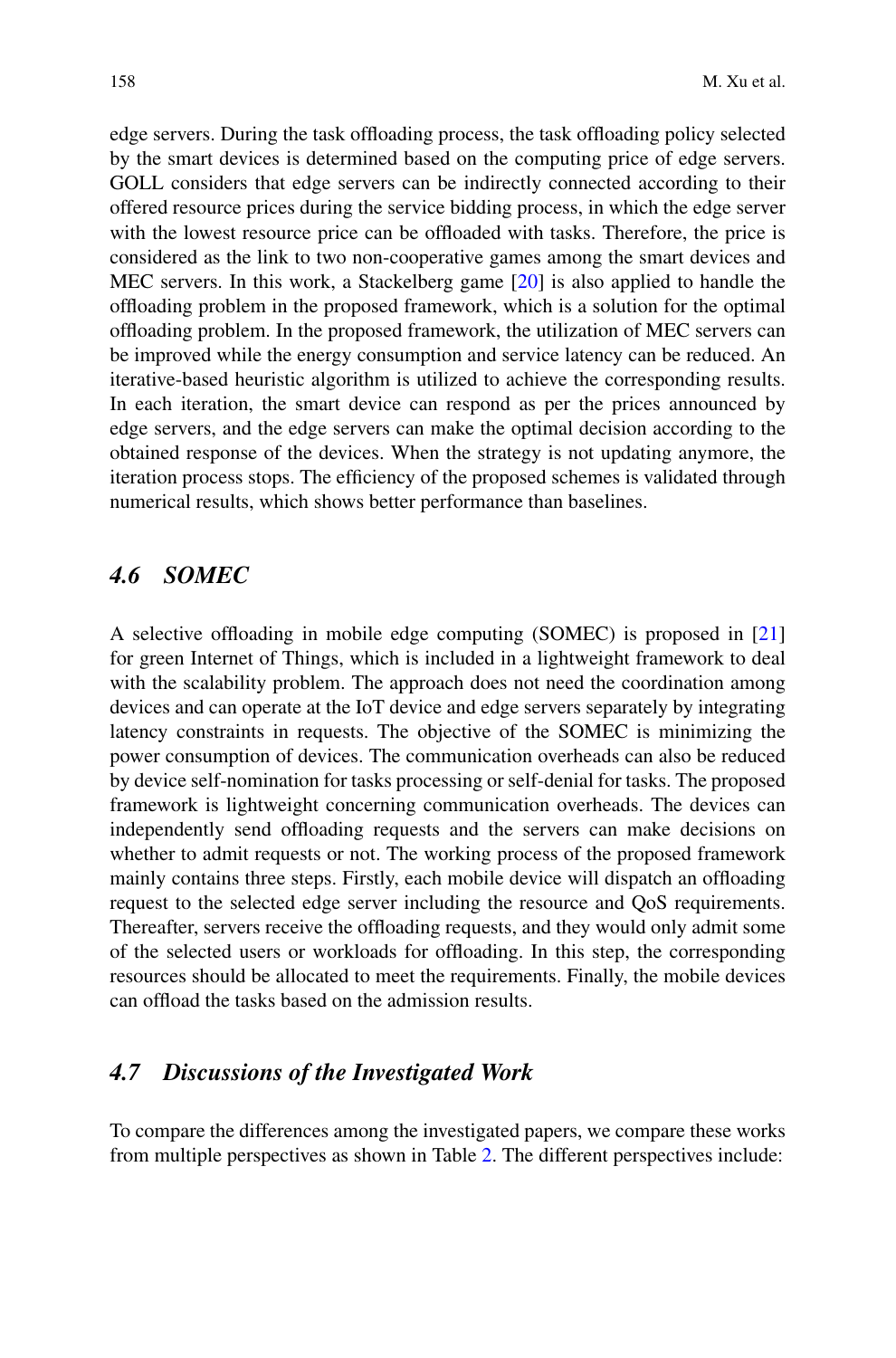| Approach                                            | Environment   | Optimization<br>Objective                                                                   | Component<br>Energy-<br>saving | Sources<br>Energy<br>Green | Workloads                               | Experiments Merits<br>Platform |                                                                               | Demerits                                                                                  |
|-----------------------------------------------------|---------------|---------------------------------------------------------------------------------------------|--------------------------------|----------------------------|-----------------------------------------|--------------------------------|-------------------------------------------------------------------------------|-------------------------------------------------------------------------------------------|
| GS-MEC<br>$\Xi$                                     | Heterogeneous | response time and<br>packet loss under<br>energy limitation<br>To minimize                  | <b>IoT</b> devices             | harvester<br>Energy        | compression<br>application<br>Images    | Simulation                     | time, task cost,<br>dropped task<br>and ratio of<br>completion<br>Reduced     | heterogeneous<br>can be further<br>Performance<br>environment<br>investigated<br>under    |
| $\begin{array}{c} \text{LSDQN} \\ [12] \end{array}$ | Heterogeneous | transmission energy<br>To improve uplink<br>while minimizing<br>transmission rate           | IoT network                    | Rechargeable<br>battery    | Synthetic                               | Simulation                     | reduced energy<br>uplink rate and<br>consumption<br>Improved                  | To evaluate the<br>scalability of<br>the proposed<br>framework                            |
| $\begin{array}{l} \text{LFTOC} \\ [17] \end{array}$ | Homogeneous   | time and energy cost<br>To balance response                                                 | IoT devices                    | Solar energy               | service rate<br>distribution<br>Poisson | Simulation                     | and energy cost<br>response time<br>Near optimal<br>solution for<br>balancing | approach can be<br>forecasting<br>improved<br>Weather                                     |
| GreenEdge<br>$[18]$                                 | Heterogeneous | energy consumption<br>while ensuring task<br>To minimize fossil<br>performance              | Edge data<br>centers           | harvester<br>Energy        | Commercial IoT<br>applications          | Theoretical<br>analysis        | communication<br>is considered<br>Device to<br>device                         | Performance<br>evaluations<br>conducted<br>should be                                      |
| <b>COLL</b><br>$[19]$                               | Heterogeneous | To maximize service<br>provider utilities<br>while reducing<br>device energy<br>consumption | IoT devices                    | Solar, wind                | Synthetic                               | Numerical<br>analysis          | latency and<br>Reduced<br>energy                                              | parameters can<br>be evaluated in<br>vehicle speed<br>experiments,<br>e.g. varied<br>More |
| SOMEC<br>[21]                                       | Heterogeneous | To minimize energy<br>consumption and<br>communication<br>overheads<br>reduce               | IoT devices                    | Solar, wind                | Face recognition<br>application         | Numerical<br>analysis          | scalability<br>Improved<br>system                                             | decision engine<br>can be added<br>Green usage<br>component<br>into the                   |

<span id="page-14-0"></span>**Table 2** Comparison of state-of-the-art approaches

Table 2 Comparison of state-of-the-art approaches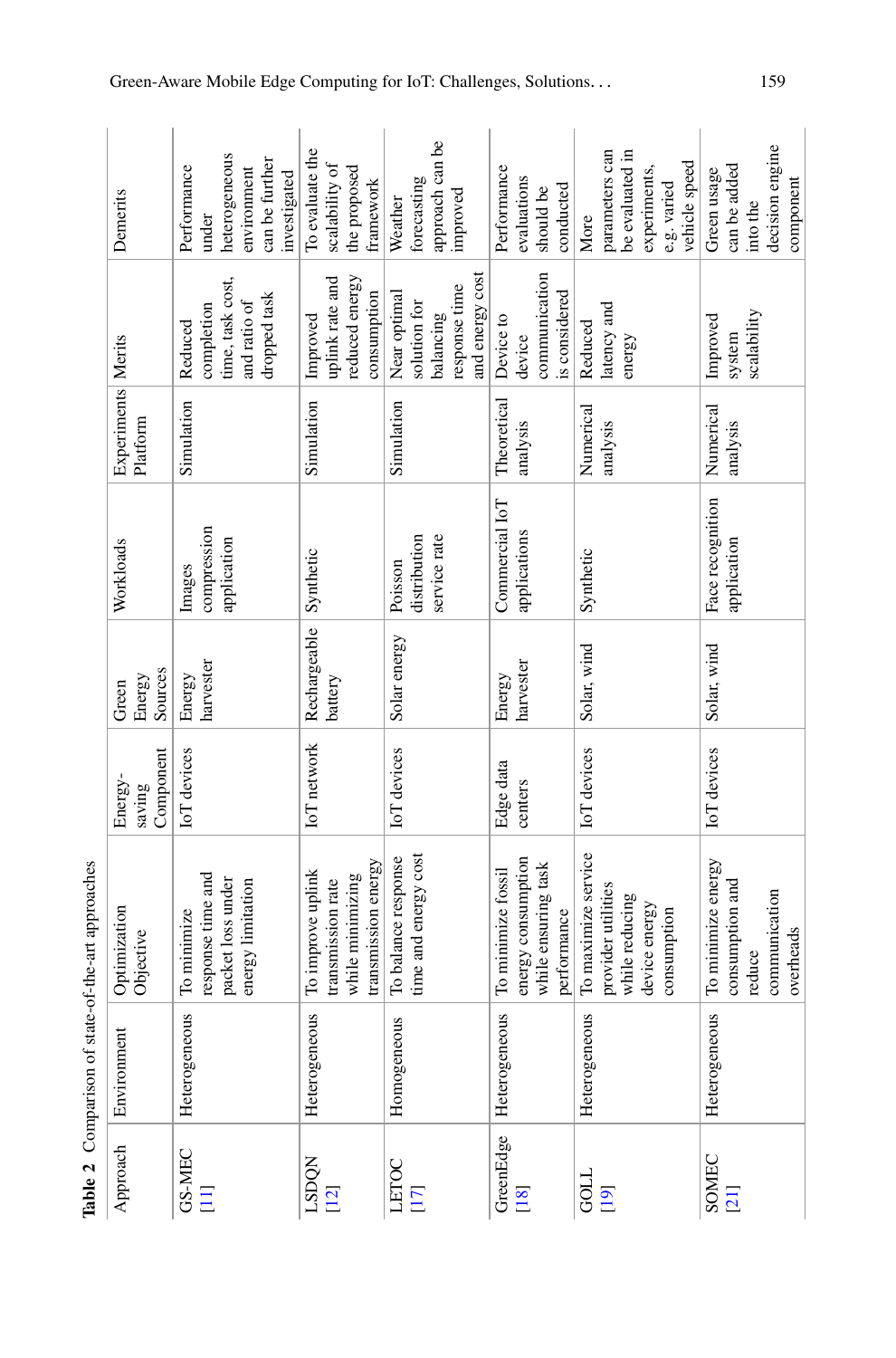**Environment** It represents the environment that the proposed approach can be applied, including a heterogeneous or homogeneous environment, which manages heterogeneous or homogeneous resources and devices. In the investigated approaches, most of them are targeting for the heterogeneous environment except for LETOC, which is applied for the homogeneous environment.

**Optimization Objective** It is the primary objective that the investigated paper aims to achieve. As green-aware scheduling is one of the focus of these works, energyrelated optimization is the objective shared by all investigated papers. However, these papers have some differences in other optimization objectives. For instance, GS-MEC focuses on minimizing response time and packet loss, while LSDQN pays more attention to transmission rate optimization. LETOC aims to balance the response time and energy cost, and GreenEdge targets to minimize fossil energy usage while ensuring task performance. GOLL focuses on maximizing service provider utilities, while SOMEC spends more effort on reducing communication overheads.

**Energy-Saving Component** It represents the component that will optimize energy by the investigated approaches. The energy consumption optimization of IoT devices is managed by GS-MEC, LETOC, GOLL, and SOMEC. As for GreenEdge, it provides a holistic energy optimization for edge data centers. LSDQN focuses on optimizing the energy of the IoT network.

**Green Energy Sources** It is the energy sources that provide green energy to support the green-aware scheduling of the system. GS-MEC and GreenEdge utilize energy harvester, LSDQN uses a rechargeable battery, LETOC considers solar energy, GOLL and SOMEC consider green energy from both solar and wind.

**Workloads** It compares the workloads used in different approaches for performance evaluations. Synthetic workloads are used in LSDQN, LETOC, and GOLL. GS-MEC evaluates performance with image compression application, and SOMEC analyzes with face recognition applications. As for GreenEdge, it applies commercial IoT application workloads.

**Experiments Platform** It represents the experimental approach for evaluating the performance as well as the platform for conducting experiments. GS-MEC, LSDQN, and LETOC are using simulations, GreenEdge applies theoretic analysis, GOLL and SOMEC conduct numerical analysis.

<span id="page-15-0"></span>**Merits and Demerits** It summarizes the advantages and disadvantages of investigated papers. For example, MS-MEC can reduce completion time, task cost, and the ratio of the dropped task, however, the performance under a heterogeneous environment should be further investigated.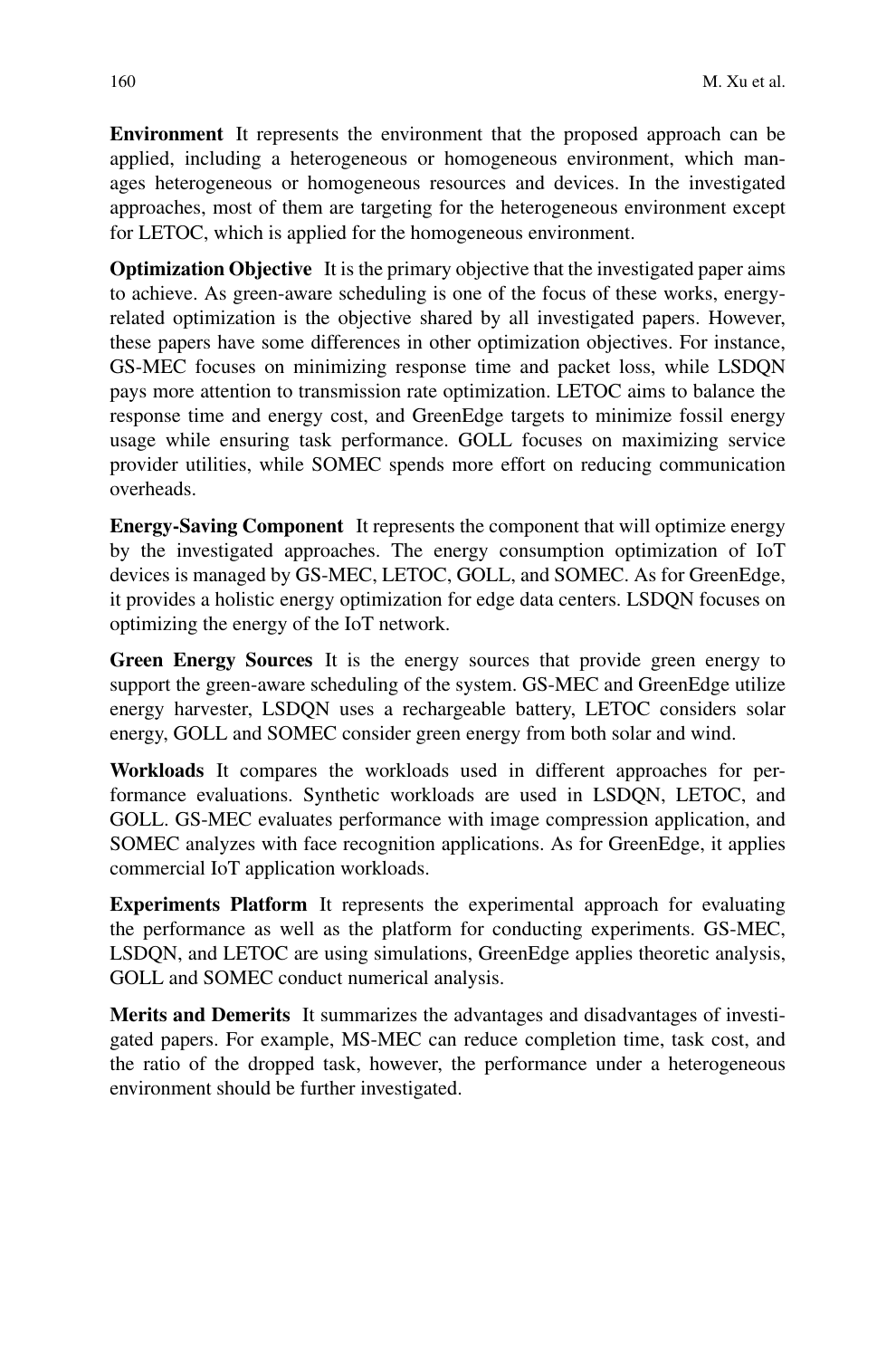# **5 Future Research Directions**

As discussed in the previous sections, the green-aware offloading for MEC enabled IoT has attracted attention and achieved significant progress in recent years benefiting from its ability to reduce energy while ensuring system performance. However, there are some research challenges that should be further explored to make MEC more efficient and reliable. This section discusses several future research directions outlining the different avenues.

**Energy Consumption Optimization** Current works mostly focus on the management of the energy consumption from edge servers. More energy consuming parts, e.g. network energy consumption can be further explored.

**Evaluations with Real Testbed** The experiments of current research are mostly based on simulations or numerical analysis. There is a lack of a real testbed or prototype system that can evaluate the performance of proposed approaches.

**Benchmarks** Presently, no standard benchmarks for performance evaluation of green-aware offloading approaches are provided. A benchmark is demanded to evaluate the energy efficiency performance of novel algorithms and compare them with other approaches aiming for similar objectives.

**Collaboration with MCC** MEC has been validated as an effective way to reduce the latency of services and improve user experiences. However, it is still promising to take the heterogeneity of both mobile cloud computing and mobile edge computing together to build a hybrid environment for selecting task offloading destinations. Furthermore, considering distributed cloud data centers can also improve the usage of green energy.

**Green Energy Usage Maximization** The availability of green energy keeps changing along with time. How to take advantage of green energy to support IoT devices can be further investigated, e.g. machine learning or deep learning approaches to predict the availability of green energy and resource usage.

**Varied QoS Satisfactory** Some of the current research has considered the tradeoffs between energy consumption and quality of service. This can be further investigated by considering the optimal way to physically allocate the resources according to expected users with varied QoS requirements rather than a single QoS requirement.

**Managing the Mobility of IoT Devices** Most of the research propose the offloading decision that assumes strictly static scenarios rather than dynamic scenarios, i.e. the IoT devices do not move during the offloading time. However, the transmission rate can be significantly influenced if channel quality drops during the movement. This can lead to more energy consumption or higher delay. Therefore, a more advanced model considering the movement of IoT devices should be proposed. Predictions techniques for movement can be explored.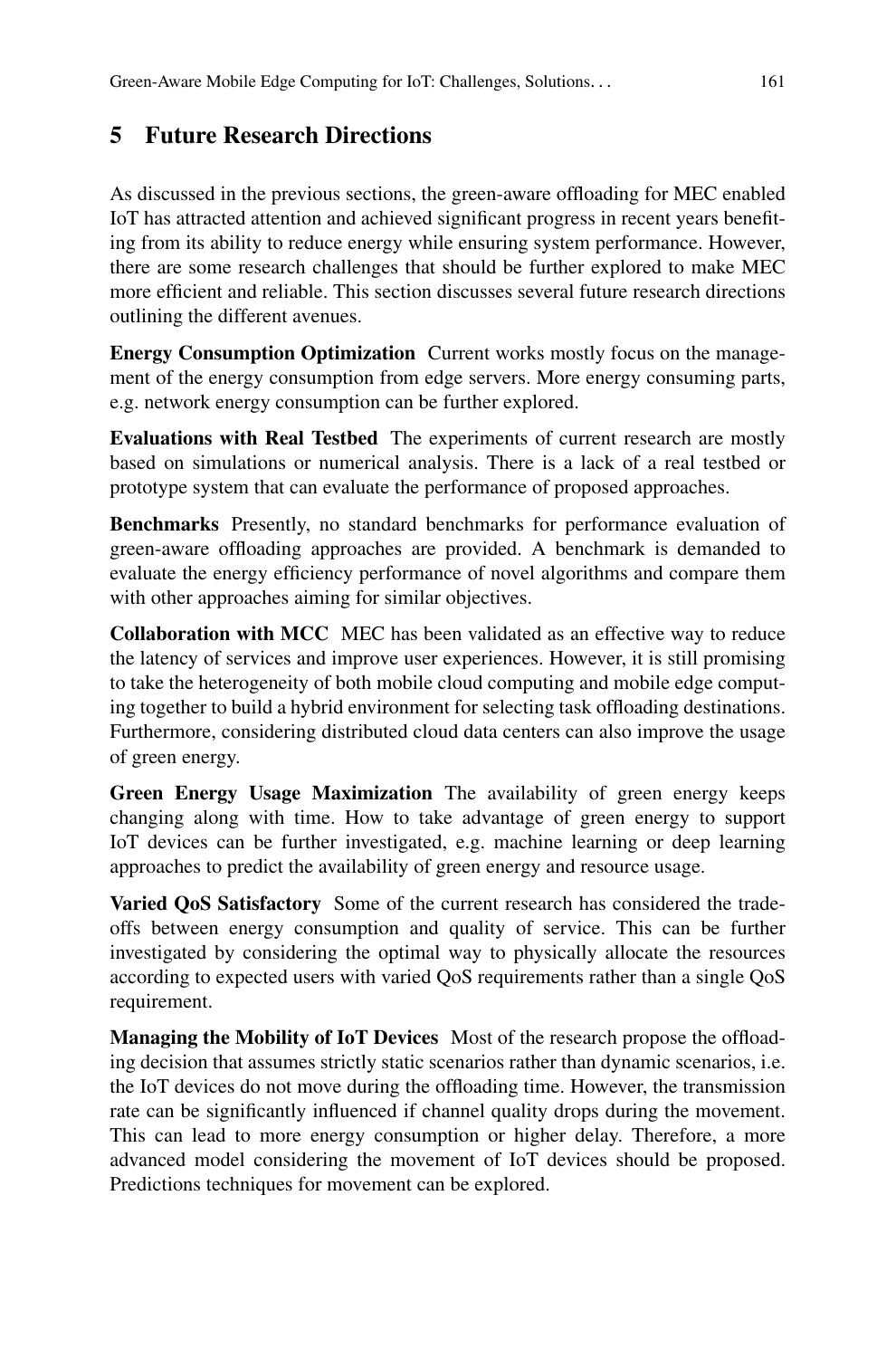**Joint Data Management** Current research focuses on offloaded data while neglecting the conventional data that is not offloaded to the MEC, e.g. HTTP, FTP that has to be transmitted over backhaul links and radio in parallel to the offloaded data. Therefore, it is required to schedule communication resources for the management of conventional data (e.g. the data not exploiting MEC). Therefore, the joint data management approach for both offloading and conventional data is required.

**Multi-tenancy Management** The MEC computing infrastructure is shared environment and different user's applications will be hosted on MEC servers. Hence, solving the inference issues and providing the performance isolation for applications to guarantee the required SLAs is crucial.

**Security Management** The security is an important aspect requiring solutions across the computing and network stack. In specific to MEC, it is more challenging to provide the privacy for user data due to shared resources and continuous streaming data that flows between IoTs and MEC servers [\[22\]](#page-19-2). Considering the resource capabilities in IoTs and MECs, light weight security solutions need to be incorporated to manage the privacy and confidentiality of the user's or application's data.

## <span id="page-17-0"></span>**6 Summary and Conclusions**

In this work, we present a discussion on green-aware mobile edge computing for IoT. Specially, we discuss the related challenges about how to apply MEC for IoT to achieve the energy efficiency objective. Moreover, we propose a general framework including the necessary entities to support the green-aware resource scheduling in the MEC scenario. Thereafter, we present a green-aware model for offloading tasks from IoT devices to edge servers to achieve the efficient management of energy and latency. Then we investigate several state-of-the-art approaches in the related area and compare them from comprehensive perspectives. Finally, we provide a set of future research directions, where we hope to attract researchers' attention to establish more validated research in the green-aware MEC enabled IoT area, e.g. collaborating the MEC with MCC together to take advantage of the heterogeneity of them for task offloading.

**Acknowledgements** This work is supported by Key-Area Research and Development Program of Guangdong Province (NO. 2020B010164003), and SIAT Innovation Program for Excellent Young Researchers, National Natural Science Foundation of China (NO. 62102408).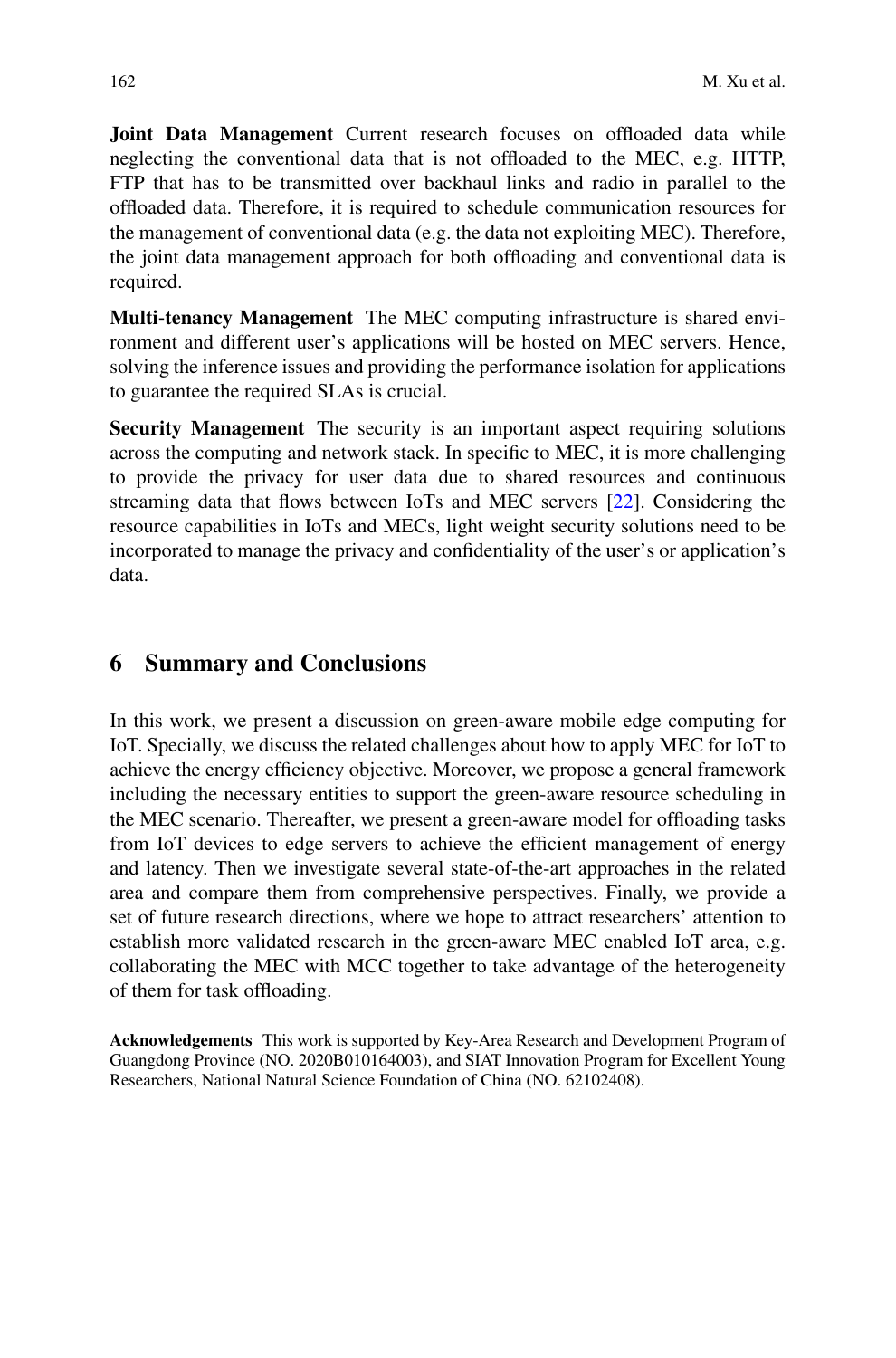# **References**

- <span id="page-18-0"></span>1. Redowan Mahmud, Ramamohanarao Kotagiri, and Rajkumar Buyya. Fog Computing: A Taxonomy, Survey and Future Directions, pages 103–130. Springer Singapore, Singapore, 2018.
- <span id="page-18-1"></span>2. Nirwan Ansari and Xiang Sun. Mobile edge computing empowers internet of things. IEICE Transactions on Communications, 101(3):604–619, 2018.
- 3. Yi Liu, Chao Yang, Li Jiang, Shengli Xie, and Yan Zhang. Intelligent edge computing for iot-based energy management in smart cities. IEEE Network, 33(2):111–117, 2019.
- 4. Pavel Mach and Zdenek Becvar. Mobile edge computing: A survey on architecture and computation offloading. IEEE Communications Surveys & Tutorials, 19(3):1628–1656, 2017.
- <span id="page-18-2"></span>5. Luigi Atzori, Antonio Iera, and Giacomo Morabito. The internet of things: A survey. Computer Networks, 54(15):2787–2805, 2010.
- <span id="page-18-3"></span>6. Minxian Xu, Rajkumar Buyya. BrownoutCon: A software system based on brownout and containers for energy-efficient cloud computing. Journal of Systems and Software, 155:91– 103, 2019.
- <span id="page-18-4"></span>7. Niroshinie Fernando, Seng W Loke, and Wenny Rahayu. Mobile cloud computing: A survey. Future generation computer systems, 29(1):84–106, 2013.
- <span id="page-18-5"></span>8. H. Wu, W. J. Knottenbelt, and K. Wolter. An efficient application partitioning algorithm in mobile environments. IEEE Transactions on Parallel and Distributed Systems, 30(7):1464– 1480, July 2019.
- <span id="page-18-6"></span>9. Shinan Song Zhanyang Zhang Chengxi Gao Shuhui Chu, Zhiyi Fang and Chengzhong Xu. Efficient Multi-Channel Computation Offloading for Mobile Edge Computing: A Game-Theoretic Approach. IEEE Transactions on Cloud Computing, pages 1–12, 2020.
- <span id="page-18-7"></span>10. Minxian Xu, Adel N. Toosi, Behrooz Bahrani, Reza Razzaghi, and Martin Singh. Optimized renewable energy use in green cloud data centers. In Sami Yangui, Ismael Bouassida Rodriguez, Khalil Drira, and Zahir Tari, editors, Service-Oriented Computing, pages 314–330, Cham, 2019. Springer International Publishing.
- <span id="page-18-8"></span>11. Yiqin Deng, Zhigang Chen, Xin Yao, Shahzad Hassan, and Ali MA Ibrahim. Parallel offloading in green and sustainable mobile edge computing for delay-constrained iot system. IEEE Transactions on Vehicular Technology, 68(12):12202–12214, 2019.
- <span id="page-18-9"></span>12. Lijuan Xu, Meng Qin, Qinghai Yang, and KyungSup Kwak. Deep reinforcement learning for dynamic access control with battery prediction for mobile-edge computing in green iot networks. In 2019 11th International Conference on Wireless Communications and Signal Processing (WCSP), pages 1–6. IEEE, 2019.
- <span id="page-18-10"></span>13. Minxian Xu and Rajkumar Buyya. Managing renewable energy and carbon footprint in multicloud computing environments. Journal of Parallel and Distributed Computing, 135:191–202, 2020.
- <span id="page-18-11"></span>14. Nikzad Babaii Rizvandi, Javid Taheri, and Albert Y. Zomaya. Some observations on optimal frequency selection in dvfs-based energy consumption minimization. Journal of Parallel and Distributed Computing, 71(8):1154–1164, 2011.
- <span id="page-18-12"></span>15. Robert Aumann and Adam Brandenburger. Epistemic conditions for nash equilibrium. Econometrica, 63(5):1161–1180, 1995.
- <span id="page-18-13"></span>16. Lei Zheng and Lin Cai. A distributed demand response control strategy using Lyapunov optimization. IEEE Transactions on Smart Grid, 5(4):2075–2083, 2014.
- <span id="page-18-14"></span>17. Yucen Nan, Wei Li, Wei Bao, Flavia C Delicato, Paulo F Pires, Yong Dou, and Albert Y Zomaya. Adaptive energy-aware computation offloading for cloud of things systems. IEEE Access, 5:23947–23957, 2017.
- <span id="page-18-15"></span>18. Zhi Zhou. Greenedge: Greening edge datacenters with energy-harvesting iot devices. In 2019 IEEE 27th International Conference on Network Protocols (ICNP), pages 1–6. IEEE, 2019.
- <span id="page-18-16"></span>19. Ke Zhang, Supeng Leng, Yejun He, Sabita Maharjan, and Yan Zhang. Mobile edge computing and networking for green and low-latency internet of things. IEEE Communications Magazine, 56(5):39–45, 2018.